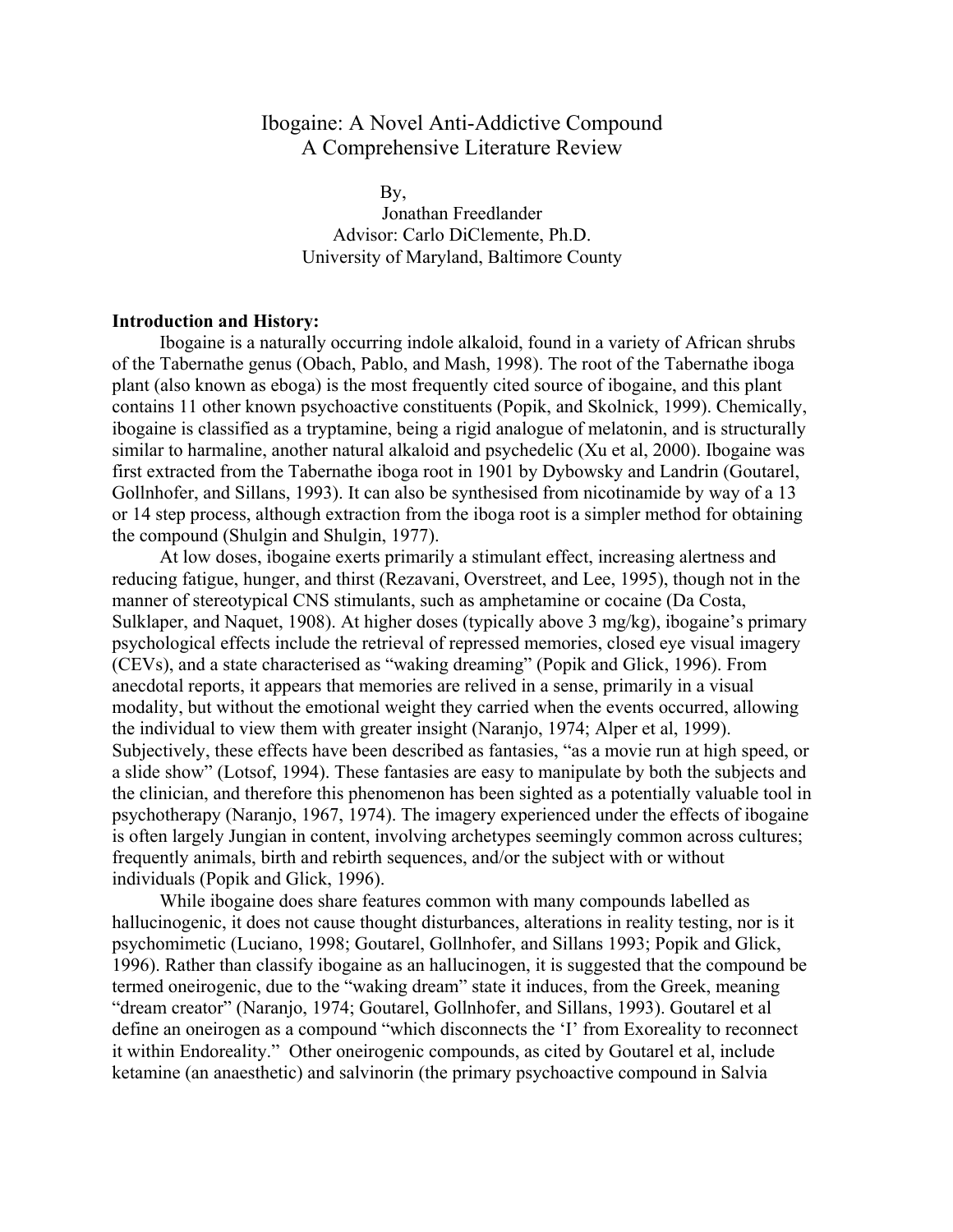divinorum, an herb used in healing and religious ceremonies of indigenous Mexican peoples).

In addition to ibogaine's psychological effects, it elicits a number of physical effects, which include tremor, light sensitivity, nausea and vomiting, ataxia, and dystonia (Lotsof, 1994; Glick, Maisonneuve, and Szumlinski, 2000). All of these effects, psychological and physical, manifest in a dose-dependent fashion (Schechter and Gordon, 1993). In light of these properties, and that the sum effects of ibogaine can last up to  $24 - 36$  hours, ibogaine is not considered to have a high potential for abuse (Popik and Glick, 1996). Indeed, those who have experienced ibogaine, typically characterise its effects as a "rough trip;" one that is not suitable for recreational use (Shulgin and Shulgin, 1977).

Accordingly, when ibogaine was introduced to the United States' black market in the 1960's, it showed little popularity, and subsequently has infrequently been seen sold illicitly (Goutarel, Gollnhofer, and Sillans, 1993). The U. S. Drug Enforcement Agency reports having encountered only a few illicit samples in their interdiction efforts (Cooper, 1988). According to Dharir (1971), ibogaine first appeared on the illegal drug market in 1967, and was reported in a handful of cases by the police of Suffolk County, NY and San Francisco, CA. Shortly thereafter, however, ibogaine suddenly disappeared from the black market, perhaps due to a lack of profit motive for drug dealers, resulting from ibogaine's putative anti-addictive effects (which will be discussed later in this paper) (Goutarel, Gollnhofer, and Sillans, 1993).

Various preparations of plants containing ibogaine have been used for centuries in traditional African medicine, as first reported by French and Belgian explorers in the  $19<sup>th</sup>$ century (Popik and Skolnick, 1999). The iboga root may be eaten whole, or crushed and ground and mixed with other ingredients, sometimes including other psychoactive compounds (Fernandez, 1982). These preparations, in varying quantities, have been used as a stimulant to battle hunger, thirst, and fatigue during hunting, as an aphrodisiac, and as a catalyst for spiritual discovery involved in the initiation rites of the Bouti (Stafford, 1983). The Bouti (also Bwiti) is a religious society of the Gabon, Metsogo, and Kameroon tribes of western Africa, and initiation into this society, involving the use of ibogaine containing substances, is central to their cultures (Fernandez, 1982; Goutarel, Gollnhofer, and Sillans, 1993).

Literally, Bouti means "those of the chapel". The primary purpose of these initiation rites, as described by the initiates, is to travel through the land of the tribal ancestors, and emerge in the "pristine uterine condition" (Fernandez, 1982). This ritual is referred to by its participants as "cracking the skull" (Sheppard, 1994). The initiate, in the ibogaine-induced state, makes contact with the ancestral spirits, under the guidance of those already initiated. After the ceremony, the initiate is reborn as an adult in the tribe, having previous transgressions and illnesses removed in the initiation process (Fernandez, 1982).

Ibogaine was first introduced to Western medicine in the form of Lamberene, an extract of the Tabernathe manii plant (Popik and Skolnick, 1999). Advertised as a mental and physical stimulant, it contained about 8 mg of ibogaine and was "…indicated in cases of depression, asthenia, in convalescence, infectious disease, [and] greater than normal physical or mental efforts by healthy individuals" (Goutarel, Gollnhofer, and Sillans, 1993). The drug enjoyed some popularity among post World War II athletes, but was eventually removed from the market, when the sale of ibogaine-containing products was prohibited in 1966.

Dr. Claudio Naranjo, a Chilean psychiatrist, was the first to study ibogaine's potential psychotherapeutic effects. In the early 1960's, Naranjo conducted a series of case studies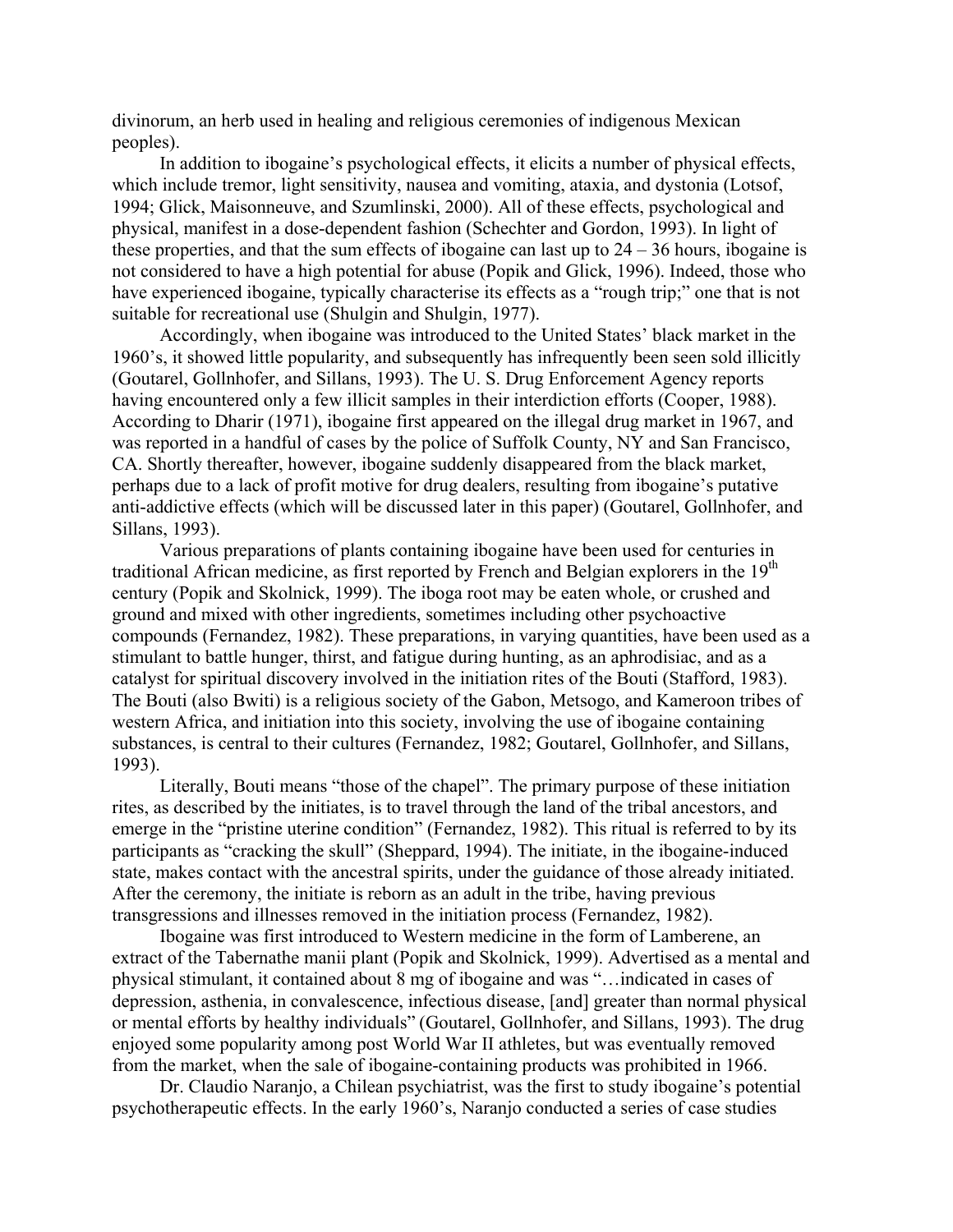(approximately 40 studies, with 30 patients) using doses of  $4 - 5$  mg/kg, in which he found that ibogaine had the ability to facilitate closure of unresolved emotional conflicts (Popik and Glick, 1996). This closure was mediated by ibogaine's aforementioned ability to enhance retrieval of repressed memories. Naranjo found that ibogaine allowed his patients to view their past experiences in an objective manner, which enabled them to confront personal issues that were previously unapproachable (Naranjo 1974).

Around the same time that Dr. Naranjo was conducting his case studies, ibogaine's anti-addictive effects were serendipitously discovered. In 1962, Howard Lotsof, addicted to heroin at the time, took a dose of ibogaine (estimated to be about 500 mg) that a chemist friend had given him, tantalised by the promise of a 32 hour trip (Goutarel, Gollnhofer, and Sillans, 1993, De Rienzo, Beal, et al, 1997). He woke up the next morning with the startling revelation that he no longer desired heroin; in fact he remained free of the drug for years to follow (Lotsof, 1990). Though Lotsof was not a doctor, nor a scientist, his personal experience with ibogaine led him to investigate the drug further.

Over the course of the next year, Lotsof led a series of non-clinical focus groups under the auspices of S & L Laboratories, which he set up "to procure drugs and administer them to interested persons" (Lotsof, Della Sera, and Kaplan, 1995, Alper, Beal, and Kaplan, 2001). At that time, psychedelics were not scheduled drugs, and were effectively available to anyone who started their own chemical "company", needing little more than an official looking letterhead (De Rienzo, Beal, et al, 1997). Between 1962 and 1963, Lotsof administered ibogaine to 20 individuals at a variety of doses, up to 19 mg/kg (Alper, Beal, and Kaplan, 2001). Of these 20 subjects, 7 were heroin dependent, and noted the alleviation of withdrawal symptoms and drug craving after ingesting ibogaine. Additionally, 5 of these 7 individuals were able to maintain abstinence from heroin for 6 months or longer.

Shortly thereafter in 1963, the Food and Drug Administration (FDA) noticed the large amount of psychedelics Lotsof was ordering, and tracked a shipment of 100 g of mescaline to the laboratory he had set up (De Rienzo, Beal, et al, 1997). Though psychedelics were not illegal at that time, unauthorised use of mescaline on humans was punishable by a six month sentence. The FDA's search of his premises discovered no mescaline, but did find 2 g of ibogaine, which the FDA agents forced Lotsof to sell to them. Subsequently, the FDA cut off his access to controlled substances, despite the fact that they found nothing with which they could charge him.

However, in 1966, LSD, mescaline, and psilocybin were categorised by the U.S. federal government as Schedule I narcotics; drugs with no medicinal value and a high potential for abuse. Shortly thereafter, Assistant U.S. Attorney Robert Morenthau had Lotsof arrested on drug conspiracy charges. When Lotsof spoke about ibogaine's anti-addictive effects in court, the judge had his testimony stricken from the record. Lotsof was found guilty on 4 misdemeanours, and sentenced to 14 months in prison. Upon release in 1968, Lotsof was "shattered". He travelled to Nepal, where, for the first time in five years, he ate opium, and became re-addicted. In 1969, he tried to locate some ibogaine with the hopes of breaking his addiction again, but discovered that it had been added to the list of Schedule I drugs, and was unable to find any.

Upon returning to New York, Lotsof entered a methadone maintenance program, which he considered a "prison without walls". Fortunately, he was able to remember what it was like to be drug-free, and endeavoured to slowly wean himself off the "orange handcuffs". In December of 1973, just as he was coming off of methadone, Lotsof met Dana Beal, the then new leader of the Yippie movement. Beal and Lotsof "hit it off from the start",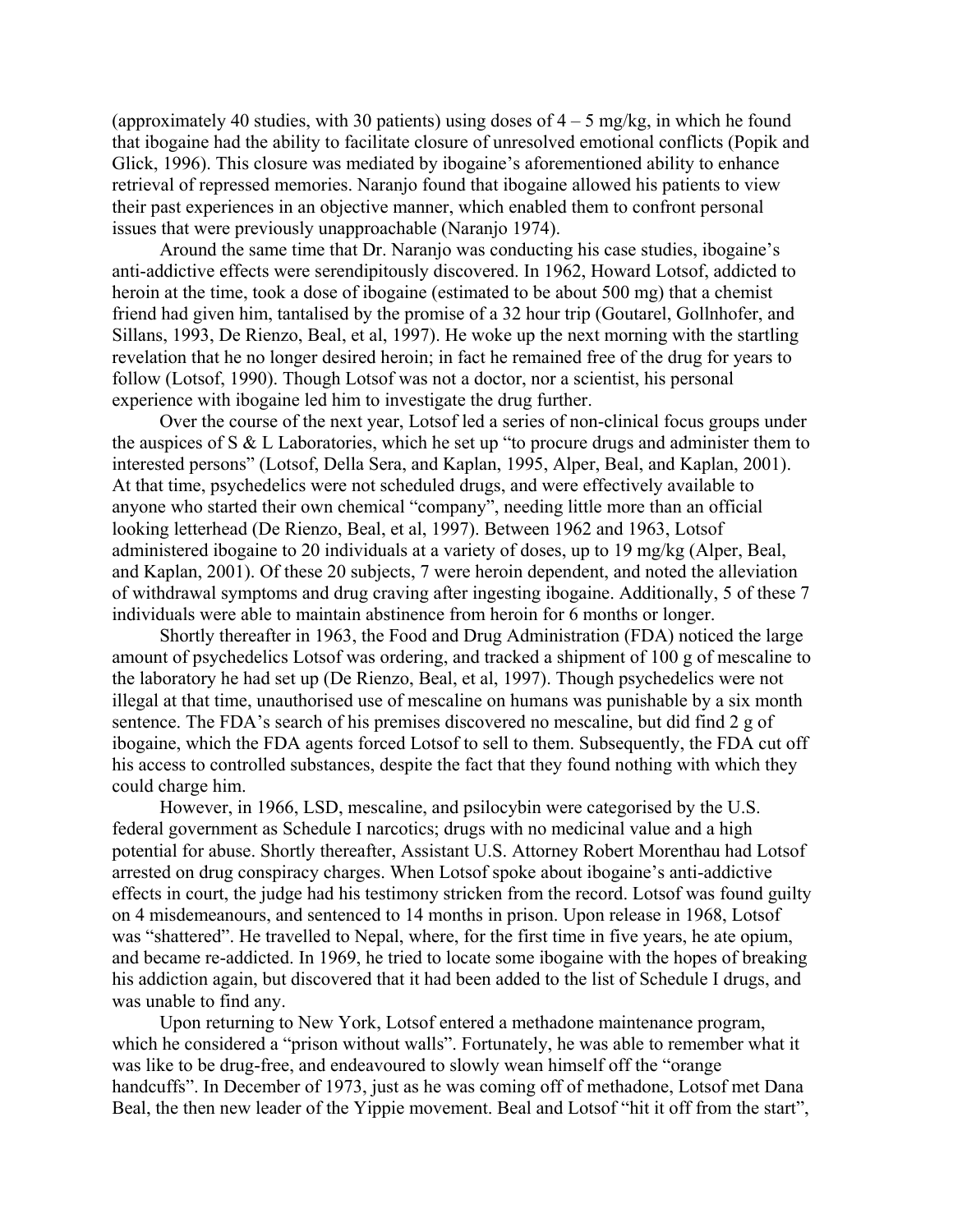and over the next six years, collaborated on a variety of projects, including three films, a series of Rock Against Racism concerts, and further investigation of ibogaine.

In 1981, a Yippie subcommittee named Citizens Against Heroin began to fund Lotsof's ibogaine research. He used the bulk of this funding to execute an exhaustive literature search in the New York University library (where he had previously been a film student). By late 1983, Lotsof believed he had enough information to back his claims of ibogaine's anti-addictive effects, and initiated a series of patents for Endabuse (NIH 10567), an oral preparation of ibogaine hydrochloride in capsule form. These patents indicated Endabuse for the "rapid interruption" of opiate dependence disorders (U.S. Patent 4,99,096, 1985), cocaine dependence disorders (U.S. Patent 4,587,243, 1986), nicotine dependence disorders (U.S. Patent 5,026,697, 1991) and poly-substance abuse disorders (U.S. Patent 5,152,994 1992) (Lotsof, Della Sera, and Kaplan, 1995).

Lotsof first made contact with the conventional scientific community in 1986, when he contracted with a professor at McGill University in Montreal to study ibogaine's effects on alcohol dependence. However, the professor turned the project over to a graduate student and never published the results. (Fortunately, the contract for the experiment specified that Lotsof owned the data, and in 1988 he discovered that the results showed a significant reduction in alcohol intake by rats after administration of ibogaine.) Also in 1986, Lotsof founded a New York based organisation, NDA International, Inc., with the dual mission of furthering the humanitarian applications of ibogaine and marketing the proprietary preparation, Endabuse (Goutarel, Gollnhofer, and Sillans, 1993).

After that, Lotsof sent a sample of ibogaine to researchers in the Pharmacology Department at Erasmus University in Rotterdam, where the investigators published the first paper indicating the effectiveness of ibogaine in the reduction of opiate self-administration in an animal model University (Alper, Beal, and Kaplan, 2001). The team at Erasmus also developed a method of injecting it into the ventricles of rat brains. This reduced the amount of ibogaine needed to produce the effects of regular intravenous or intraperitoneal administration (De Rienzo, Beal, et al, 1997).

In 1989, Lotsof contracted with Dr. Stanley Glick, head of the Department of Pharmacology and Toxicology at Albany College of Medicine. This was perhaps the most pivotal of Lotsof's contacts with the scientific community. After examining ibogaine's long lasting effects on morphine self administration in rats, Dr. Glick became keenly interested in furthering ibogaine research. Although Lotsof had run out of funding at the time, having to break his contract with Glick, Glick continued with his own research, and over the years produced a significant body of work on ibogaine and related compounds (De Rienzo, Beal, et al, 1997).

Lotsof and colleagues developed a specific procedure (aptly named the Lotsof Procedure<sup>TM</sup>) for the use of Endabuse, which involves comprehensive short and long term medical, psychological, and social care of the patient. Lotsof describes the procedure a single administration modality (SAM), and summarises the primary obligations of the treatment team as:

"four-fold: 1) to earn the trust of the patient, 2) to maintain the comfort of the patient, 3) to assist the patient in interrupting their chemical dependency, and 4) to supply the psychosocial support network needed by the majority of patients to enable them to develop a sense of personal accomplishment and the ability to function as productive members of society" (Lotsof, 1994).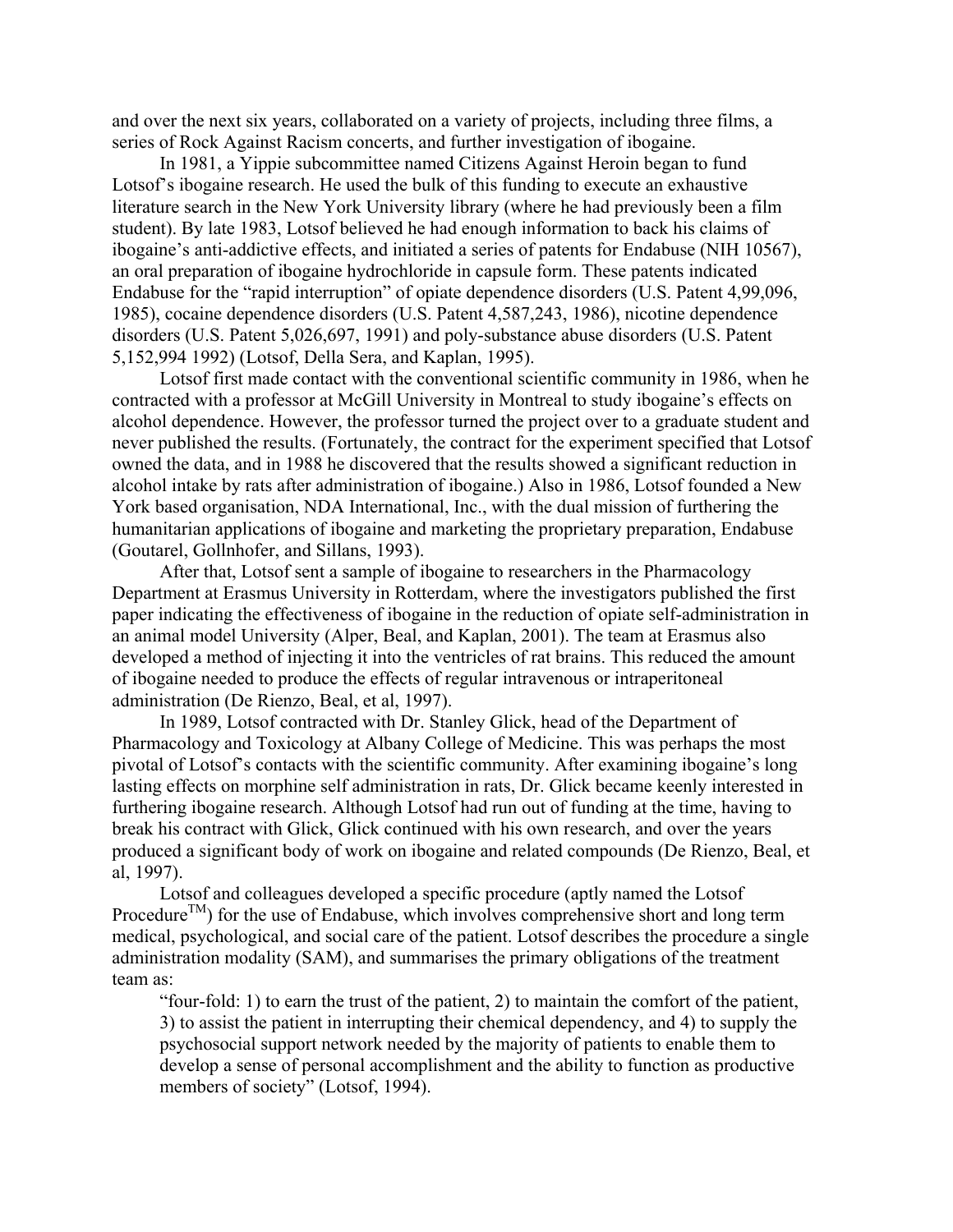One of the differences between the Lotsof Procedure and conventional addiction treatment that it stressed most is the level and nature of the rapport between the clinicians and the patient. As Lotsof describes (1994), "… the sense of conflict seen in most treatment modalities between the doctor and patient over the immediate ceasing of drug use does not exist". Treatment is approached with a "pro-choice attitude" by the caregivers, where abstinence is not demanded (Frenken, 1998). Rather, the patient is allowed to continue using drugs until a certain time before the procedure, based on the amount of time needed for the given drug to clear the body. The position of the treatment team is "that ibogaine will either work to interrupt chemical dependence or it will not" (Lotsof, 1994).

Another noteworthy difference of the Lotsof Procedure is the rapidity with which psychosocial support needs to be provided to the patient. "Ibogaine presents a symptom-free window of opportunity which the patient and therapist must take advantage of" (Lotsof, 1994). Because ibogaine (putatively) allows for an immediate interruption in the patient's addiction, the patient is generally found to me in a receptive psychological state earlier in the course of therapy. Therefore "they will require faster intervention to learn societal skills and to overcome and objectively understand various traumas experienced during their lives" (Lotsof, 1994). Additionally, Lotsof asserts that many of the accepted boundaries between the therapist and patient can hinder ibogaine treatment, that patients will require a closer and more intensive guidance.

As word of Lotsof's discovery gradually spread across the world, an unofficial global network of ibogaine therapy providers developed (Alper et al, 1999). This network was largely supported by the efforts of the New York based International Coalition for Addict Self-Help (ICASH), founded by Robert Sisko. ICASH is described "as having a self-help orientation in the tradition of European user self-help organizations, such as the Junkiebond in the Netherlands" (Alper, Beal, and Kaplan, 2001). This is not surprising, as ICASH often acted in partnership with the Dutch Addict Self Help group (DASH, now known as International Addict Self-Help, or INTASH). Together, these groups are estimated to have treated 40 to 45 individuals between 1989 and 1993. Though not officially sanctioned, the results of these treatments were reported in publications from Erasmus University. Self-help groups for the use of ibogaine also developed in the U. K., Slovenia, Italy, the Czech Republic, and France.

Professionals from various disciplines also became interested in examining ibogaine's potential. Deborah Mash, professor of neurology at the University of Miami, became interested in ibogaine research after hearing a presentation on it at a conference in 1991 (Alper, Beal, and Kaplan, 2001). In 1992, NDA International and the University of Miami collaborated to organise a clinical trial of ibogaine. The following year, Mash received approval for an Investigational New Drug Application from the FDA. The study was not completed, however, due to lack of funds, and NDA International and the University of Miami commenced litigation of intellectual property rights. Since 1996, Mash has operated an ibogaine treatment centre on the Caribbean island of St. Kitts.

Therapist Eric Taub also relocated from Florida to the Caribbean in order to establish an ibogaine therapy program. Since 1992, Taub has treated approximately 310 patients, 130 of which sought treatment for chemical dependency (Alper, Beal, and Kaplan, 2001). Through ibogaine therapy, Taub aides the patient in changing patterns of "reactive" or subconsciously determined behaviour, including, but not limited to substance addiction. Ibogaine's role in this psychotherapy is to facilitate a reduction of "pathologically acquired or learned" associations of cues or internal representations with corresponding motivational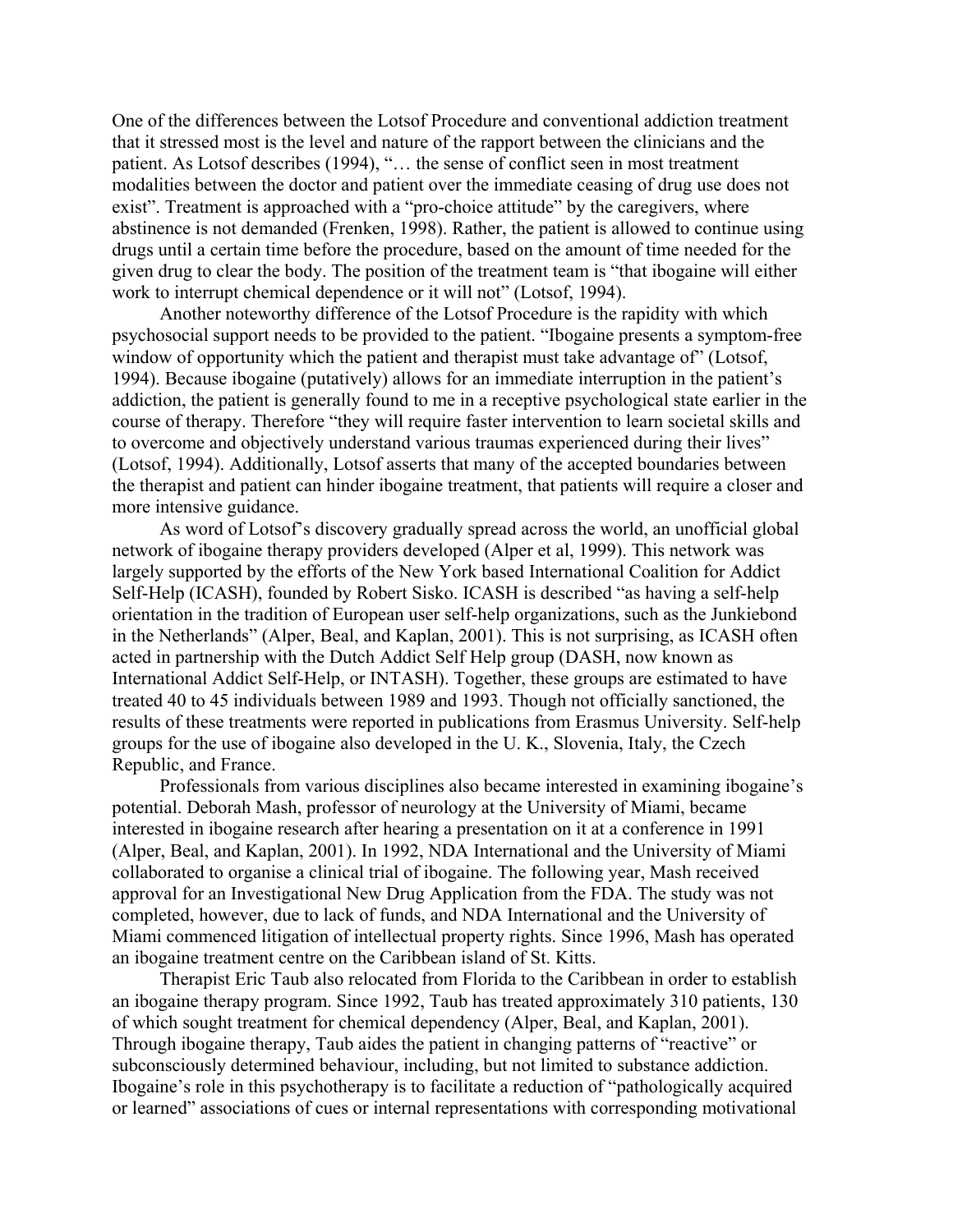states and behaviour. In accord with Lotsof's methods, Taub stresses the rapidity and intensity with which support must be provided following the administration of ibogaine for successful treatment.

Dr. Jan Bastiaans was the president of the Psychoanalytic Institute in Amsterdam from 1954 to 1961, professor of psychiatry at the State University of Leiden from 1963 to 1985, and a major figure in the history of the psychotherapeutic use of psychedelics (Grof, 2001). Bastiaans work with psychedelics was sparked by his interest in the use of pharmacological methods in the treatment of war related trauma in the wake of World War II. In particular, his work focused on the treatment of concentration camp survivors, often using LSD or psilocybin to facilitate therapy (Snelders, 1998). Over time, Bastiaans began to develop the methods he used in therapy with war survivors to treat survivors of other traumas. In 1992, Bastiaans collaborated with NDA international, adapting his methods to treat those with substance addictions (Alper, Beal, and Kaplan, 2001). However in 1993, one of the few known ibogaine related fatalities occurred under his supervision. Although the official Dutch inquiry found no evidence to suggest wrongdoing on the part of Bastiaans, he was forced to give up his practice by the Medische Tuchtraad, the Dutch medical supervisory board. In his last years, Bastiaans became bitter over the lack of recognition for his contributions to psychotherapy and died in 1997.

#### **Pharmacology:**

The principle method of ibogaine metabolism is O-demethylation by the liver, which yields O-desmethylibogaine (also known as 12-hydroxyibogaimine or, most commonly, noribogaine) and perhaps other, as of yet undetected, metabolites (Popik and Skolnik, 1999; Mash et al, 2000). Obach et al (1998) found that, of ibogaine consumed,  $75 - 80\%$  was accounted for as noribogaine. Hough et al (1996) reported that ibogaine, when administered intraperitoneally in rats, is subject to a significant "first pass" effect; that is its pharmacological actions begin before it is metabolised. They also found that ibogaine has a high propensity to be deposited in adipose tissue, showing high levels in fat for at least 12 hours after administration. It is hypothesised that this quality may enable a single dose of ibogaine to provide a long acting "depot-like time course of action" (Popik and Glick, 1996).

Additionally, noribogaine has a longer half-life than ibogaine, and is also psychoactive; therefore it is possible that this metabolite may play a role in ibogaine's longterm effects (Mash et al, 2000). Pearl et al. (1997) detected presence of noribogaine in rodent brains up to 19 hours after an intraperitoneal administration of 40 mg/kg of ibogaine, while the half-life of ibogaine has been established to be 60 minutes (Dhahir, 1971; Zetler, Singbarth, and Schlosser, 1972). Oral administration of ibogaine in rabbits (10 mg/kg) yielded peak urine concentrations at a maximum of  $4 - 5$  hours, rapidly decreasing thereafter, until complete absence at 6 hours (Dhahir, 1971; Cartoni and Giarusso, 1972). In addition to urine, both ibogaine and noribogaine are detectable in many other bodily materials, including blood, liver, and brain (Cartoni and Giarusso, 1972; Bertol, Mari, and Froldi, 1976).

The O-demethylation of ibogaine in the liver is catalysed by the P4502d6 cytochrome, which has important clinical implications (Obach, Pablo, and Mash, 1998). Approximately 5 – 10 % of Caucasians lack the gene needed to produce this enzyme, and are therefore more prone to adverse reactions from drugs metabolised by it (Gonzalez and Meyer, 1991). In addition, this cytochrome is involved in the metabolism of a number of pharmacological compounds, including neuroleptics, beta-blockers, tricyclic antidepressants, and opioids, raising possible issues of adverse interactions with ibogaine (Eichelbaum and Gross, 1990;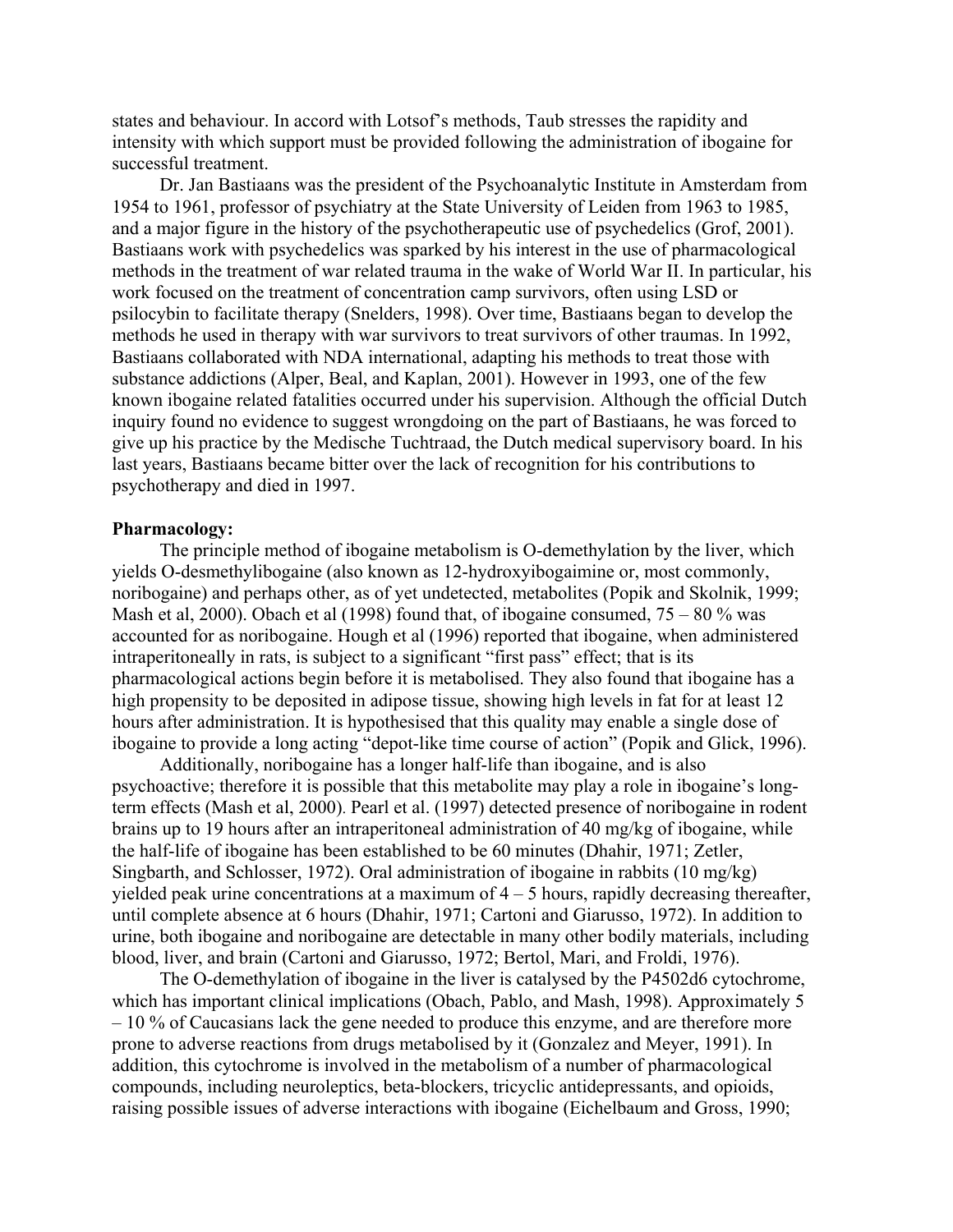Fromm, Kroemer, and Eichelbaum, 1997). Furthermore, individuals lacking this gene are less likely to benefit from the therapeutic effects of drugs metabolised by P4502d6 (Obach, Pablo, and Mash, 1998).

Like many tryptamines (e.g. serotonin, melatonin, d-lysergic acid diethylamide or LSD, psilocybin, N,N-dimethyltryptamine or DMT), the pharmacodynamics of ibogaine are particularly complex, involving multiple sites of action. Ibogaine affects, both directly and indirectly, dopaminergic, glutamatergic, serotonergic, opioid, nicotinic, sigma, gammaaminobutrylic acidergic (GABA), nicotinic, cholingeric, and muscarinic pathways, as well as calcium regulation and voltage-dependent sodium channels (Popik and Glick, 1996; Glick and Maisonneuve, 1998; Alper et al, 1999; Popik and Skolnik, 1999). It is therefore thought that ibogaine's effects are a product of a combination of its interactions with these systems. However, there have been a number of discrepancies reported with regard to the specific manners in which ibogaine exerts its pharmacological actions (Popik and Skolnick, 1999). Additionally, noribogaine affects many of the same neural components as ibogaine, which further complicates the study of its pharmacological profile (Mash et al, 2000).

A great deal of attention has been paid to ibogaine's effects on the dopaminergic system, as dopamine is theorised to play a primary role in the sensitisation, reinforcing, and motivational properties of drugs of abuse (Fibiger and Phillips, 1986; Berrige and Robinson, 1998). Robinson and Berrige (1993) proposed that the incentive salience of drug-taking behaviours is related to neurotransmission in mesotelencephalic dopamine pathways, in which the repeated administration of addictive drugs sensitises the incentive salience of drug related cues. Compared to drug-naïve individuals, drug addicts have increased sensitivity to both the positive (Grant et al 1996; Ligouri, Hughes, Goldberg, and Callas, 1997) and negative (Ellinwood 1968; Angrist, 1983) reinforcing effects of drugs of abuse. These reinforcements are apparently mediated through enhanced brain activity in brain regions innervated by the mesolimbic dopamine system, including the frontal cortex (Alper et al, 1999) and the amygdala (Childress et al, 1999). According to this theory, if activity in sensitised dopamine pathways is decreased, it should alleviate addictive drug craving (Blackburn and Szumlinski, 1997).

Though ibogaine does not appear to affect binding at dopamine receptors or transporters (Broderick, Phelan, and Berger, 1992), it has been found to reduce extracellular levels of dopamine in the nucleus accumbens (Glick and Maisonneuve, 1998; Glick et al, 1999). Ibogaine effects on dopamine metabolites appear to be inconsistent. When measurements are taken shortly after administration (within 2 hours), or when high concentrations are used (greater than 100 µM), increases in dihydroxyphenyl-acetic acid (DOPAC) and homovanilic acid (HVA) are seen (Maisonneuve, Keller, and Glick, 1991; Maisonneuve, Rossman, Keller and Glick, 1992; Sershen, Hashim, Harsing, and Lajtha, 1992). However, when lower concentrations are used (e.g. 10  $\mu$ M) or measurements are taken after a longer period of time (up to a week), dopamine brain concentrations remain unchanged, and metabolite concentrations decrease (Maisonneuve, Keller, and Glick, 1991; Shershen, Hashim, Harsing, and Lajtha, 1992).

Sershen et al (1994) reported that ibogaine's effects on dopaminergic function are largely regulated by its interactions with serotonin receptors. This was inferred from their finding that ibogaine inhibited the ability of the  $5-HT_{1b}$  agonist CGS-12066A to increase stimulation induced dopamine release in rat and mouse striatal slices. It has also been demonstrated that ibogaine increased the ability of the  $5-HT<sub>3</sub>$  agonist phenylbiguanide to produce stimulation evoked dopamine release in mouse striatal slices (Sershen, Hashim, and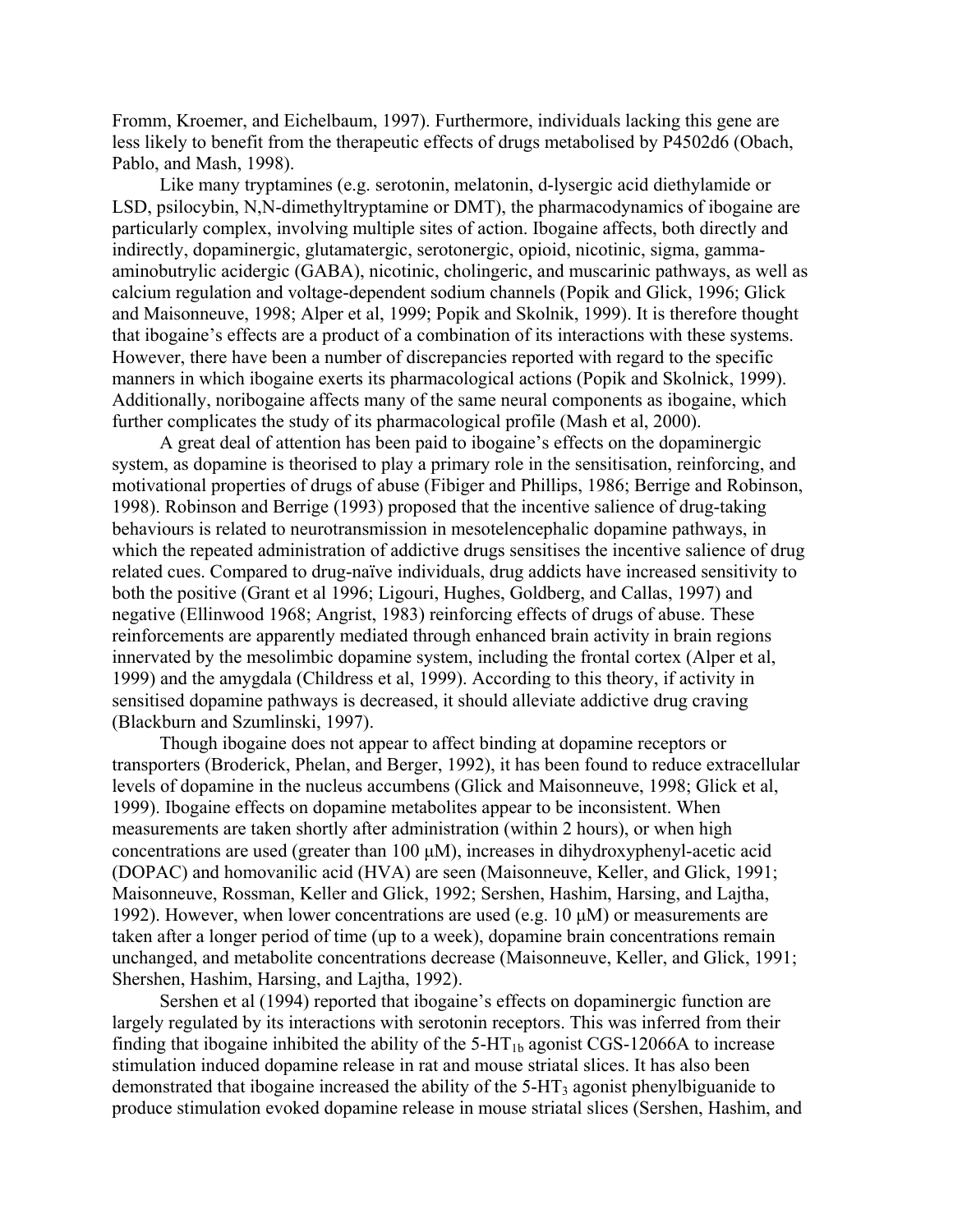Lajtha, 1995). Taken together, these findings support the notion that ibogaine's effects on serotonin have a role in determining its dopaminergic effects, but the specific nature of this role has yet to be determined.

Ibogaine has been found to increase 5-HT concentrations in both the nucleus accumbens and striatum of the rat (Broderick, Phelan, Eng, and Wechsler, 1994; Ali et al, 1996). However, Benwell et al (1996) found that ibogaine reduced serotonin levels in the medial prefrontal cortex. Furthermore, studies of ibogaine's specific actions at serotonin receptors have been inconclusive. Deecher et al (1992) found that ibogaine did not displace ligands acting at 5-HT<sub>1a</sub>, 5-HT<sub>1b</sub>, 5-HT<sub>1c</sub>, 5-HT<sub>1d</sub>, 5-HT<sub>2</sub>, or 5-HT<sub>3</sub> receptors, while Repke et al (1994) found that it did inhibit binding of  $5-HT_{1a}$ ,  $5-HT_{2a}$  and  $5-HT_3$  ligands with low affinity ( $>100$ , 12.5, and  $>100 \mu M$ ). Additionally, Sweetnam et al showed that ibogaine inhibits radioligand binding to both  $5-\text{HT}_2$  and  $5-\text{HT}_3$  receptors, with considerably higher affinity (approximately 4  $\mu$ M), while Helsley et al (1998) found that ibogaine bound to 5- $HT_2$  receptors with low affinity in vitro (  $> 40 \mu M$ ), but occupied this receptor in vivo following systemic administration.

It is postulated that ibogaine may act as a reversible inhibitor of serotonin transporters, as concluded from the observation that it inhibited transporters in the isolated kidney cells of pigs (Popik and Skolnick, 1999). Sershen et al (1994) found that, at doses of 40-50 mg/kg, ibogaine decreased levels of 5-hydroxyindoleacetic acid [5-HIAA] in the frontal cortex, hippocampus and olfactory tubercle of the mouse. Ibogaine was also found to decrease 5-HIAA levels in the nucleus accumbens and striatum of the rat, but to increase 5-HIAA levels in the medial prefrontal cortex (Benwell, Holtom, Moran, and Balfour, 1996; Ali et al, 1996). The differing effects of ibogaine on serotonergic function in different areas of the brain have yet to be explained. Indeed, this is the case with most psychedelic compounds, making a strong case for the further scientific study of these substances.

Like dopamine systems, the glutamatergic pathway has often been implicated in drug abuse and addiction, specifically N-methyl D-aspartate (NDMA) channel receptors. Preclinical data have consistently indicated that NMDA antagonists interfere with sensitisation, tolerance, and dependence related to stimulant, alcohol, benzodiazepine, barbiturate, and opiate use (Trujillo and Akil, 1991; Wolf and Khansa, 1991; Khanna, Kalant, Shah, and Chau, 1993; File and Fernandez, 1994; Popik and Skolnik, 1996). Furthermore, blockers of NDMA receptors have been show to reduce nalaxone-induced jumping in morphine-dependent mice (Layer et al, 1996; Popik and Skolnick, 1996). NMDA antagonists act by occupying a binding site within a calcium channel, which is normally gated by glutamate, the brain's principle excitatory neurotransmitter (Helsley, Rabin, and Winter, 2001).

Ibogaine has been found to act as a non-competitive antagonist at NDMA receptor channels (Popik et al, 1995), which is supported by the finding that ibogaine has a high affinity for NDMA site binding (Glick and Maisonneuve, 1998; Helsey, Rabin, and Winter, 2001). Popik et al (1994) showed that ibogaine substituted for MK-801 (dizocilipine, a known NMDA antagonist) at a rate of approximately 70% in drug discrimination studies in mice. In addition, ibogaine has been shown to inhibit binding of both MK-801 (an NDMA antagonist) and PCP at NDMA receptors (Layer et al, 1996; Helsley et al, 1998). Ibogaine, at 80 mg/kg, also blocked NMDA-induced convulsions in mice for up to 72 hours after administration (Leal, de Souza, and Elisabetsky, 2000).

It has been demonstrated that certain sigma ligands may be effective in the treatment of drug abuse, due to their ability to block the behavioural effects of cocaine and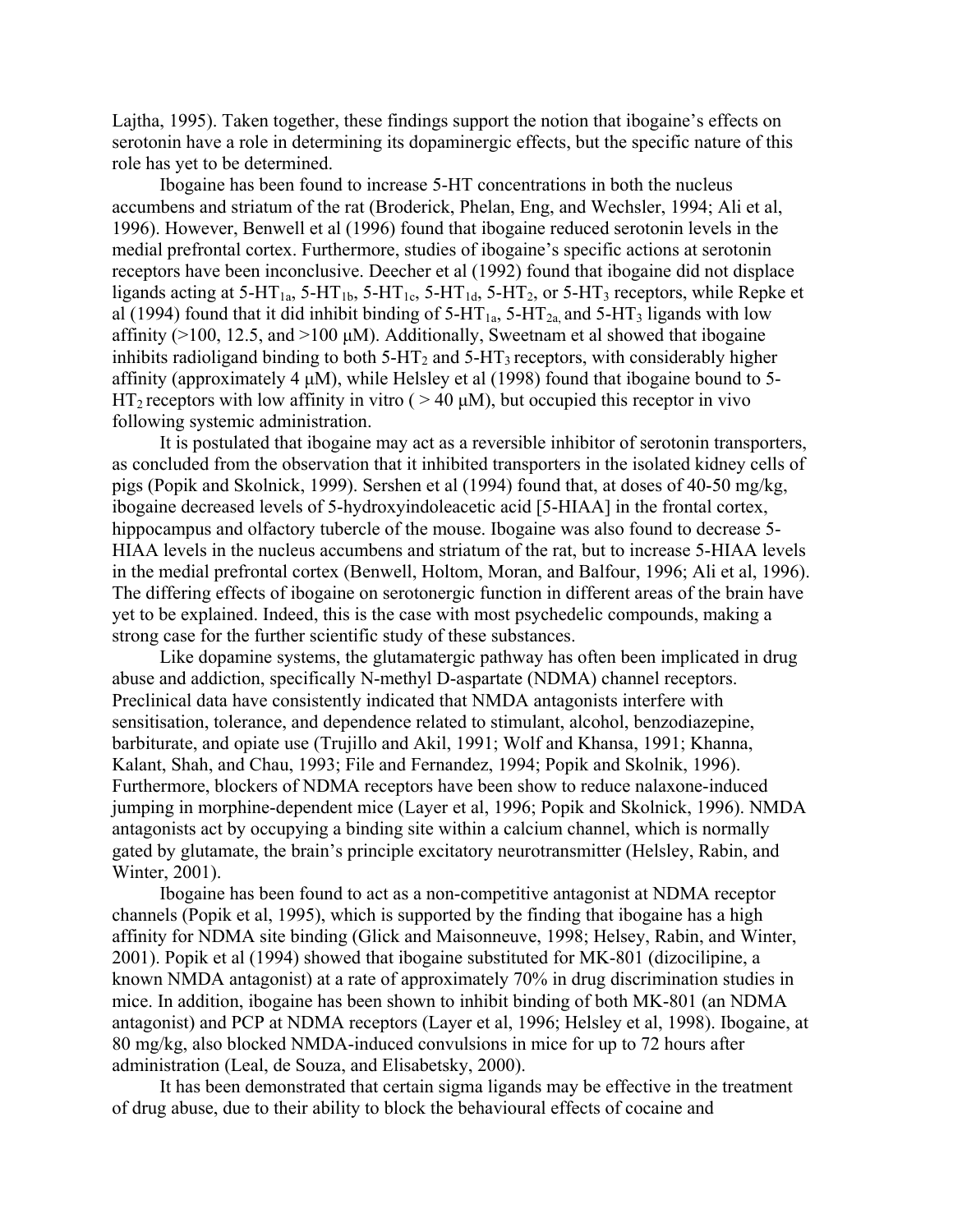amphetamine in non-human subjects (Helsley et al, 1998). Of all binding sites that have been studied thus far, ibogaine shows the greatest affinity for  $\sigma_2$  receptors, with reported K<sub>1</sub> values ranging from 90 – 201 nM (Bowen et al, 1995; Mach, Smith, and Childers, 1995). Because of its high affinity for  $\sigma_2$  receptors, ibogaine has been proposed to act as a  $\sigma_2$  agonist (Bowen, Vilner, Bandarage, and Keuhne, 1996). Studies have also shown that ibogaine also binds to σ1 receptors with an affinity of less than 10 µM (Mach, Smith, and Childers, 1995). In support of this finding, ibogaine was shown to inhibit [ $3H$ ]pentazocine (a  $\sigma_1$  receptor ligand) binding to high and low affinity sites in the mouse cerebellum (Popik and Skolnick, 1999).

Bowen et al (1995) hypothesised that ibogaine's interaction with sigma receptors, particularly  $\sigma_2$  receptors, may be responsible for its effects on the regulation of calcium release from intracellular stores. They found that ibogaine produced a concentration dependent increase of  $13 - 45$ % in intracellular calcium levels. Additionally, ibogaine was shown to non-competitively antagonise calcium-induced contraction of the aorta and mesenteric artery in the rat (Hajo-Tello et al, 1985). The practical implications, however, of ibogaine's effects on calcium regulation are not yet clear.

Of particular interest with regards to its putative role in interrupting opiate dependence are ibogaine's effects on the opioid system. Ibogaine does not appear to be a conventional opioid agonist or antagonist (Alper et al, 1999). Bhargava et al (1997) found that ibogaine bound to  $\mu$ -, δ-, and  $\kappa$ -opioid receptors low affinity, 11.0,  $> 100$ , and 3.77  $\mu$ M, respectively. However, they did find that noribogaine had considerably higher affinities for these receptors; 2.66 μM for μ-, 24.72 μM for δ-, and 0.96 μM for κ-opioid receptors. These findings have been supported by results showing even higher affinities for noribogaine binding, with affinities of up to 160 nM at the µ-opioid receptor (Pablo and Mash, 1998). It is therefore hypothesised that noribogaine may play a significant role in ibogaine's effects on opiate dependency (Bhargava, Cao, Zhao, 1997; Mash et al, 2000).

While ibogaine does not show high affinity for opioid receptor binding, it has been shown to exert some less direct effects on the opioid system. Ibogaine inhibits the binding of [3h]U-69593 to κ-opioid receptors, with a K<sub>i</sub> value of  $2 - 4 \mu M$  (Repke, Artis, Nelson, and Wong, 1994). However this inhibition is reversible, and therefore is not likely to contribute to ibogaine's long-term effects (Popick and Skolnick, 1999). Additionally, it has been shown, through a two-site model, that ibogaine inhibits naloxone binding at µ-opioid receptors in the forebrain of mice with a  $K_i$  value of 130 nM (Codd, 1995). This suggests that ibogaine may act as µ-opioid agonist of a novel type (Bhargava, Cao, and Zhao, 1997).

Ibogaine, at concentrations  $\leq 10 \mu M$ , has been shown to selectively inhibit nicotinic receptor mediated catecholamine release in the mesolimbic system (Mah et al, 1998). This inhibition was reversible at low doses  $(10 \mu M)$ , but persisted for at least 19 hours with washout at higher doses. Like NDMA and dopaminergic systems, the mesolimbic catecholamine system is implicated in the addictive process. It is considered to be a part of the reward pathway that mediates positive reinforcement in drug addiction (Di Chiara and Imperato, 1988).

## **Toxicology:**

The  $LD_{50}$  of ibogaine seems to vary depending on the animal, and the route of administration. When administered intraperitoneally in the guinea pig, the  $LD_{50}$  was shown to be 82 mg/kg (Dhahir, 1971). In the rat, the  $LD_{50}$  was shown to be 145 mg/kg when administered intraperitoneally, but 327 mg/kg when administered intragastrically (Popick and Skolnik, 1999). Thus, ibogaine does not seem to have a great liability for lethality.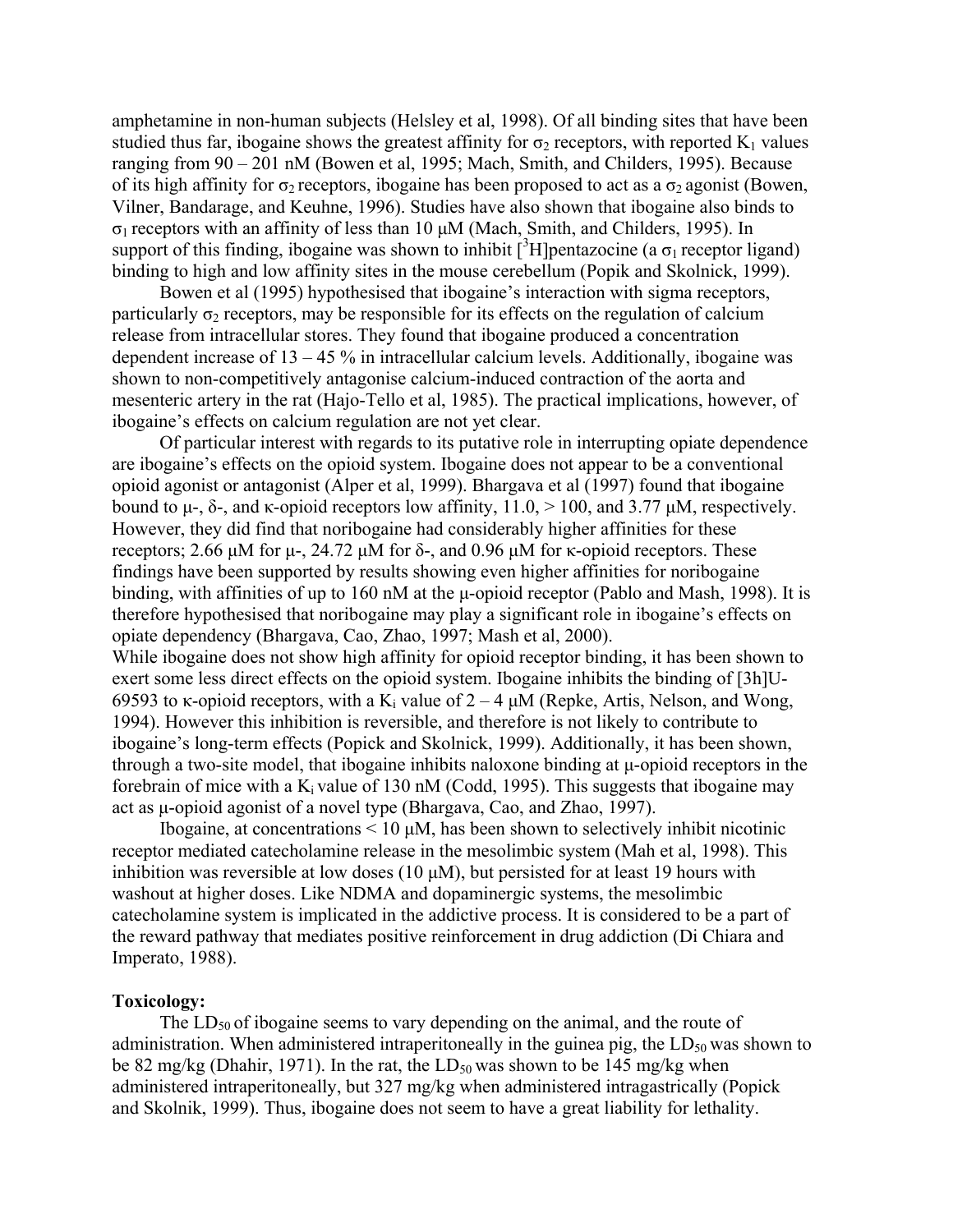There have been, however, three recorded human deaths related to the intake of ibogaine, reported by Lotsof et al (2002). The first, in 1989, was a 40 year old woman, administered 8 mg/kg for the purpose of psychotherapy. This is the lowest dose known to precipitate an ibogaine related death. Four hours into the session, she suffered cardiac arrest, and an autopsy showed significant blockage of the main arteries to the heart. Thus, should ibogaine prove to be a viable therapy, contraindications for patients with cardiovascular problems would most likely be necessary.

The second fatality (the fatality that led to Dr. Jan Bastiaans dismissal) occurred in 1993, a 24 year old Dutch woman being treated for heroin dependency. She received 29 mg/kg in a split dose of 23 mg/kg followed by an additional dose of 6 mg/kg 3 hours later. The patient died 16 hours later of unknown causes; an autopsy did not reveal any specific pathology. However, a sheet of charred tinfoil was found in her personal affects, indicating the possibility that she had consumed heroin during the course of her ibogaine treatment. (A popular method of heroin administration among Dutch addicts is to heat the heroin on a sheet of tinfoil and inhale the vapours, sometimes known as "chasing the dragon"). It is conceivable then, that a heroin-ibogaine interaction may have been the cause of death, as ibogaine has been shown to increase the effects and toxicity of opiates (Popick and Glick, 1996).

The third recorded fatality occurred in 2000, in the U.K. The patient was a 38 year old male, and suffered from hepatitis C. He was administered a total of approximately 5 grams of a total iboga extract standardised to 15% ibogaine. This was a most peculiar case, as the fatality did not occur until after the effects of ibogaine had subsided, 38 hours after initial administration. It is conceivable that the patient's compromised liver functioning may have contributed to his death, due to the metabolisation of ibogaine by liver enzymes, but there is no direct support for this hypothesis.

Of more importance to the general population than these isolated incidents, are recent reports of ibogaine neurotoxicity. There are, however, some discrepancies among these reports. Dhahir (1971) found no pathological changes in the liver, kidney, heart or brain of the rat following chronic intraperitoneal ibogaine administration (10 mg/kg for 30 days, and 40 mg/kg for 12 days.) Likewise, Sanchez-Ramos and Mash (1994) found no evidence of gross pathology in African green monkeys given ibogaine in oral doses of  $5 - 25$  mg/kg for four consecutive days.

In higher doses, though, ibogaine has been shown to cause definitive neurotoxic effects. At a single intraperitoneal dose of 100 mg/kg, ibogaine was shown to cause marked degeneration of Purkinje cells and activation of microglia in discrete radial bands of the rat cerebellar cortex (O'Hearn and Molliver, 1997). In support of these findings, Xu et al (2000) found that degeneration of Purkinje cells was visible at intraperitoneal doses beginning at 75 mg/kg, showing increasing damage at 100 mg/kg. This study revealed that the neurotoxicity of ibogaine is dose-dependent, a finding also supported by other investigations (Molinari, Maisonneuve, and Glick, 1996).

O'Hearn and Molliver (1997) propose that ibogaine is not directly toxic to Purkinje cells, but rather causes Purkinje cell degeneration through sustained activation of the olivocerebellar projection. Scallet et al (1996) reported that activation of serotonin receptors in the forebrain is the initial site of ibogaine neurotoxicity. Cortifugal axons could then stimulate the inferior olive and its excitotoxic climbiner-fiber pathway to the cerebellum (Xu et al, 2000). This lends support to O'Hearn and Molliver's theory of trans-synaptic excitoxicity mediated by the olivocerebllar projection.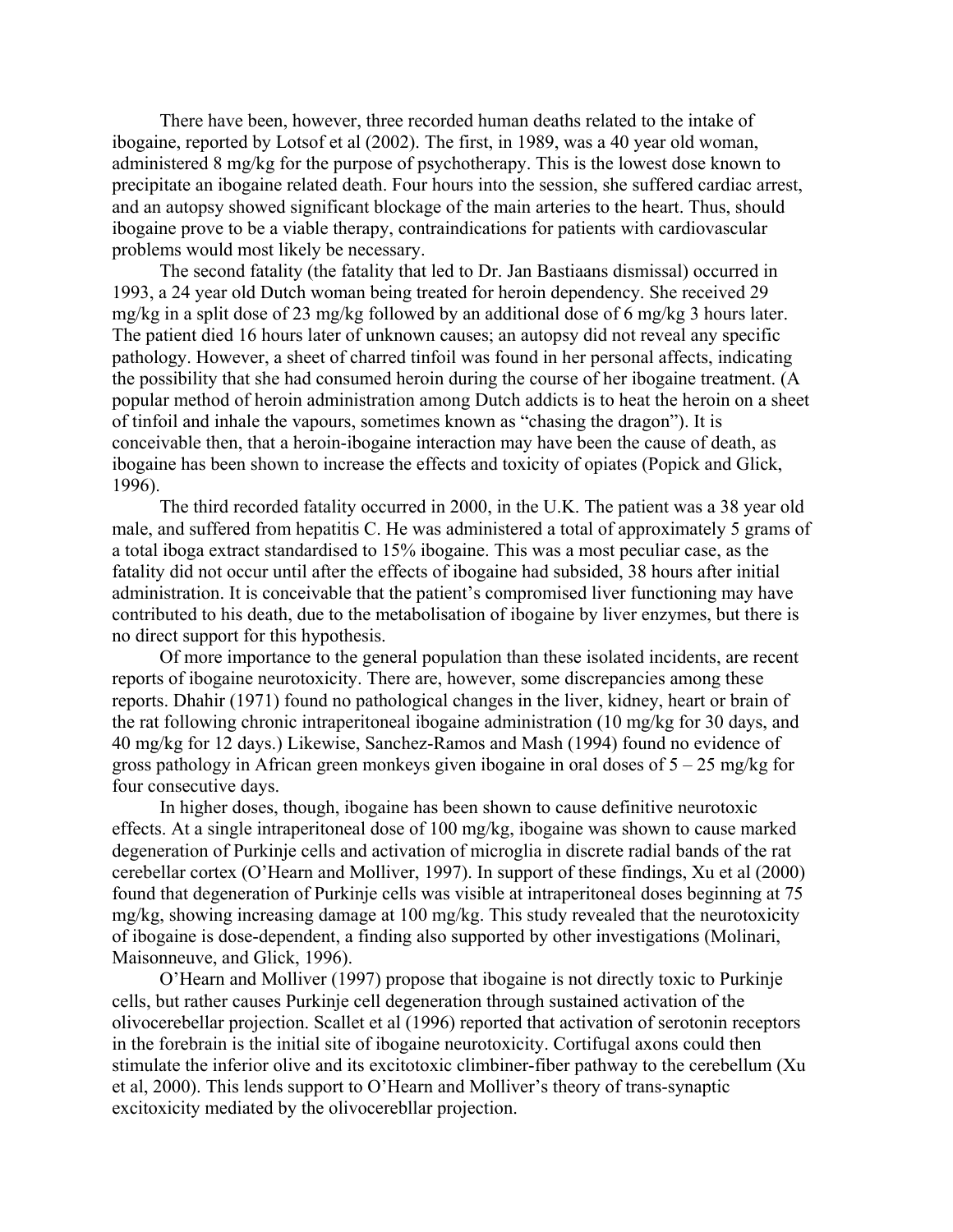In light of these findings, a number of researchers have recently been studying the effects of a synthetic congener of ibogaine, 18-methoxycoronaradine, more commonly known as 18-MC. Similar to ibogaine, 18-MC decreases levels of extracellular dopamine in the nucleus accumbens (Szumlinksi, Maisonneuve, and Glick, 2000). Likewise, 18-MC has similar effects to ibogaine on the attenuation of morphine and cocaine self-administration (Glick et al, 1996) and alcohol intake (Rezvani et al, 1997). However, unlike ibogaine, 18- MC is non-tremorigenic, does not induce brachycardia, nor does it cause damage to Purkinje cells, or the brain in general (Glick et al, 1996; Molinari, Maisonneuve, and Glick, 1996; Glick, Maisonneuve, and Szumlinski, 2000). FDA protocol studies of human toxicity are currently underway at the University of Miami, under the direction of neurologist Deborah Mash. Should these studies deem ibogaine too hazardous for clinical use, 18-MC could represent a viable alternative.

#### **Use as an Anti-Addictive:**

Currently pharmalogical treatments for substance addiction disorders can be broadly defined as falling two categories; replacement therapy and aversion therapy (Barber and O'Brien, 1999). 1) Replacement therapy includes treatments such as methadone maintenance and non-tobacco nicotine drugs. These therapies replace the drug of abuse with a theoretically safer drug, off which the patient is then slowly weaned.

2) Aversion therapy includes drugs such as naltrexone and antabuse, which interact with the drug of abuse, causing unpleasant effects such as physical pain, nausea, and vomited. The hope is that while on these drugs, the patient will avoid use of the drug of abuse, out of desire to avoid the painful side effects.

Ibogaine has distinct advantages over both these models of treatments. Both replacement and aversion therapies are long-term treatments, requiring frequent visits to the clinician over an extended period of time. Contra wise, ibogaine therapy, as described previously, involves more intensive intervention over a shorter time frame (Lotsof, 1994). Unlike the drugs used in replacement therapies, ibogaine itself does not appear to be addictive. Repeated administration of ibogaine, at doses of 10 and 40 mg/kg, did not result in dependence in rats as measured by the Primary Physical Dependence test (Aceto, Bowman, and Harris, 1990). A large concern with methadone treatment is its potential for illicit use; it is not uncommon for patients to sell their supply of methadone on the black market, and revert to heroin use (Barber and O'Brien, 1999). As noted earlier, ibogaine is considered to have a low potential for abuse. Aversion therapies, due to their unpleasant nature, often show high incidences of patient-non-compliance, and subsequent relapse (Barber and O'Brien, 1999). This is generally not an issue with ibogaine therapy, patients treated with ibogaine tend to be more receptive to intervention (Lotsof, 1994).

There is a significant body of evidence supporting ibogaine's efficacy in the treatment of substance addition disorders. Case studies and anecdotal reports of humans have sighted ibogaine's ability to interrupt opiate and cocaine addictions for 6 months or longer (Goutarel, Gollnhofer, and Sillans, 1993; Judd, 1994; Sheppard, 1994; Luciano, 1998; Alper et al, 1999). Clinical trials with non-human subjects have substantiated these results. A single intraperitoneal dose of 40 mg/kg reduced self-administration of cocaine for up to 5 days in cocaine-preferring rats (Cappenijk and Dzoljic, 1994). In support of this finding, intraperitoneal doses of ibogaine at 20 – 40 mg/kg reduced cocaine-induced hypermotility (Sershen, Hashim, Harsing, and Lajtha, 1992; Broderick, Phelan, Eng, and Wechsler, 1994; Maisonneuve et al, 1997). Some studies, however, have shown increased locomotor activity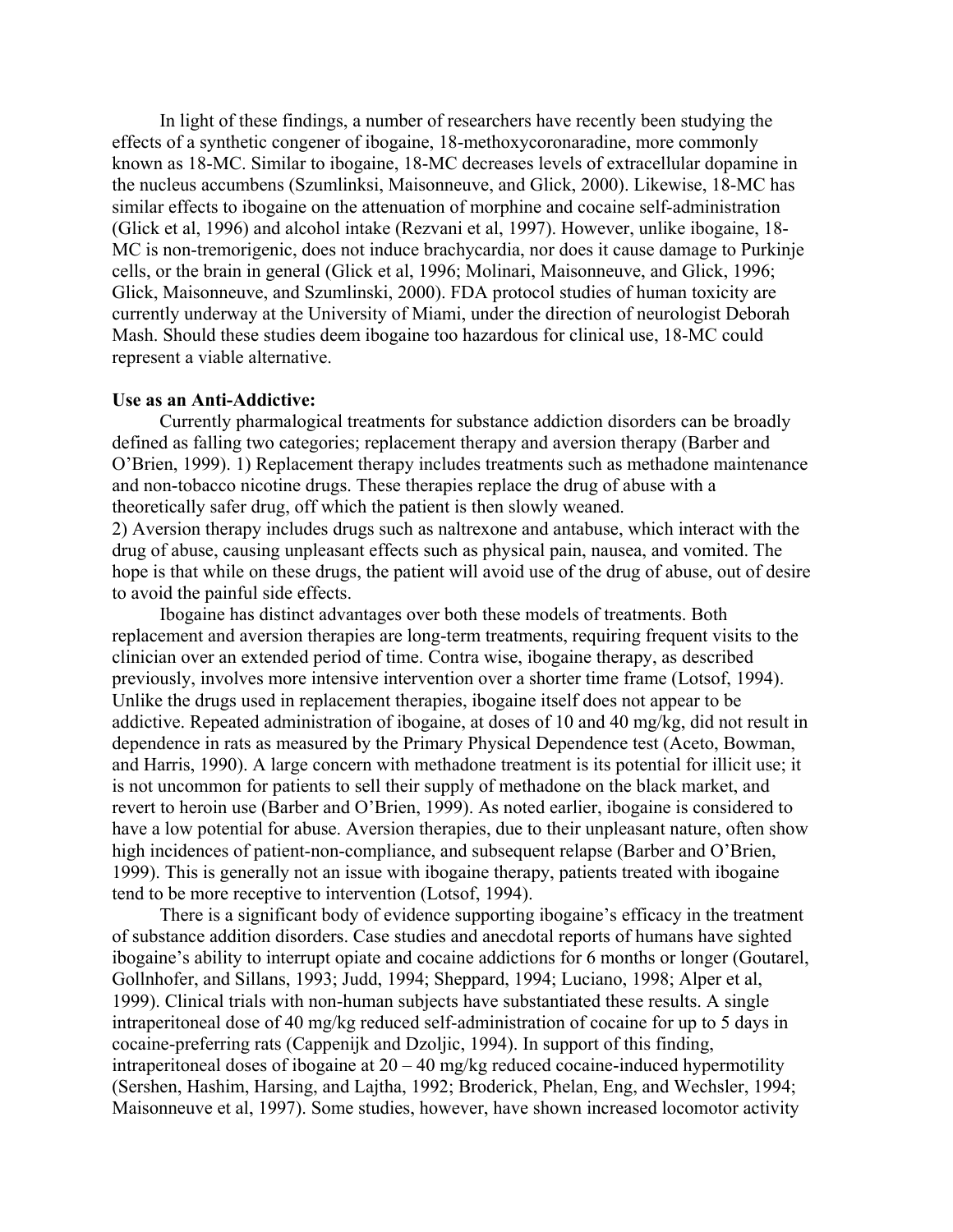induced by ibogaine in non-human cocaine and amphetamine dependent subjects (Maisonneuve, Keller, and Glick, 1992; Maisonneuve and Glick, 1992). Maisonneuve et al (1997) propose that these differences are a result of the time interval between the injections of ibogaine and the given stimulant. Furthermore, ibogaine's effects on stimulant-induced locomotion, as well as on reduction of cocaine self-administration, appear to be dosedependent (Glick et al, 1994).

Ibogaine has also been shown to reduce morphine self-administration in clinical trials using non-human subjects. In rats, ibogaine dose dependently reduced intravenous morphine self-administration both immediately after injection and the next day, at doses of  $2.5 - 40$ mg/kg (Glick et al, 1991). Dworkin et al (1995) found that intraperitoneal doses of ibogaine at 40 and 80 mg/kg reduced heroin self-administration in rats, but only on the day it was administered. The reason for this discrepancy is not yet clear. In human users of heroin (with a daily average use of 0.64 g), oral ibogaine doses of  $6 - 29$  mg/kg eliminated heroin seeking behaviour for at least 72 hours in 76% of patients treated (Alper et al, 1999).

In addition to reducing opiate self-administration, ibogaine has been shown to reduce symptoms of opiate withdrawal. In rats, intraperitoneal doses of 40 and 80 mg/kg dosedependently reduced naloxone-induced withdrawal symptoms; including rearing, head hiding, chewing, teeth chattering, writhing, and penile licking (Glick et al, 1992, Parker et al, 2002). In morphine dependent rhesus monkeys, subcutaneous injections of ibogaine (2 and 8 mg/kg) partially suppressed the total number of withdrawal signs (Aceto, Bowman, and Harris, 1990). Alper et al (1999) found that, out of 33 human patients treated with ibogaine, 25 reported no subjective complaints of withdrawal symptoms at 24 and 48 hours posttreatment.

Ibogaine has also been shown to interfere with both alcohol and nicotine dependency. When administered intraperitoneally or intragastrically, but not subcutaneously, ibogaine dose-dependently reduced alcohol intake in rats, without altering blood alcohol levels or food intake (Rezvani, Overstreet, and Lee, 1995). The difference in effects of route of administration may reflect a role of noribogaine in mediating ibogaine's reduction of alcohol intake. Glick et al (1998) found that intraperitoneal ibogaine pretreatment (19 hours beforehand) of 40 mg/kg significantly decreased oral nicotine self-administration in rats for at least 24 hours. Additionally, this ibogaine pre-treatment significantly attenuated nicotineinduced dopamine release in the nucleus accumbens (Benwell, Holtom, Moran, and Balfour, 1996).

#### **Conclusion and Commentary:**

Ibogaine could represent a truly novel approach to addiction treatment. Very loosely, ibogaine seems to "reset" the neural pathways and behavioural phenomena that comprise substance addiction, directly addressing the etiology of the disorder. Though the specific pharmacological actions of ibogaine are not yet clear, the evidence thus far seems to suggest such a hypothesis, at least in its broadest sense, and clearly warrants further investigation. This notion is also reflected in the theme of rebirth seen in the religious use of the iboga root by the indigenous peoples of western Africa.

 Should further study replicate the results found thus far, and find ibogaine safe for use in clinical practice, this would be a major step forward in addiction treatment. Current methods of therapy, particularly in the United States, are often ineffectual, typically it takes an addict 4 to 7 times through conventional rehabilitation before abstinence is achieved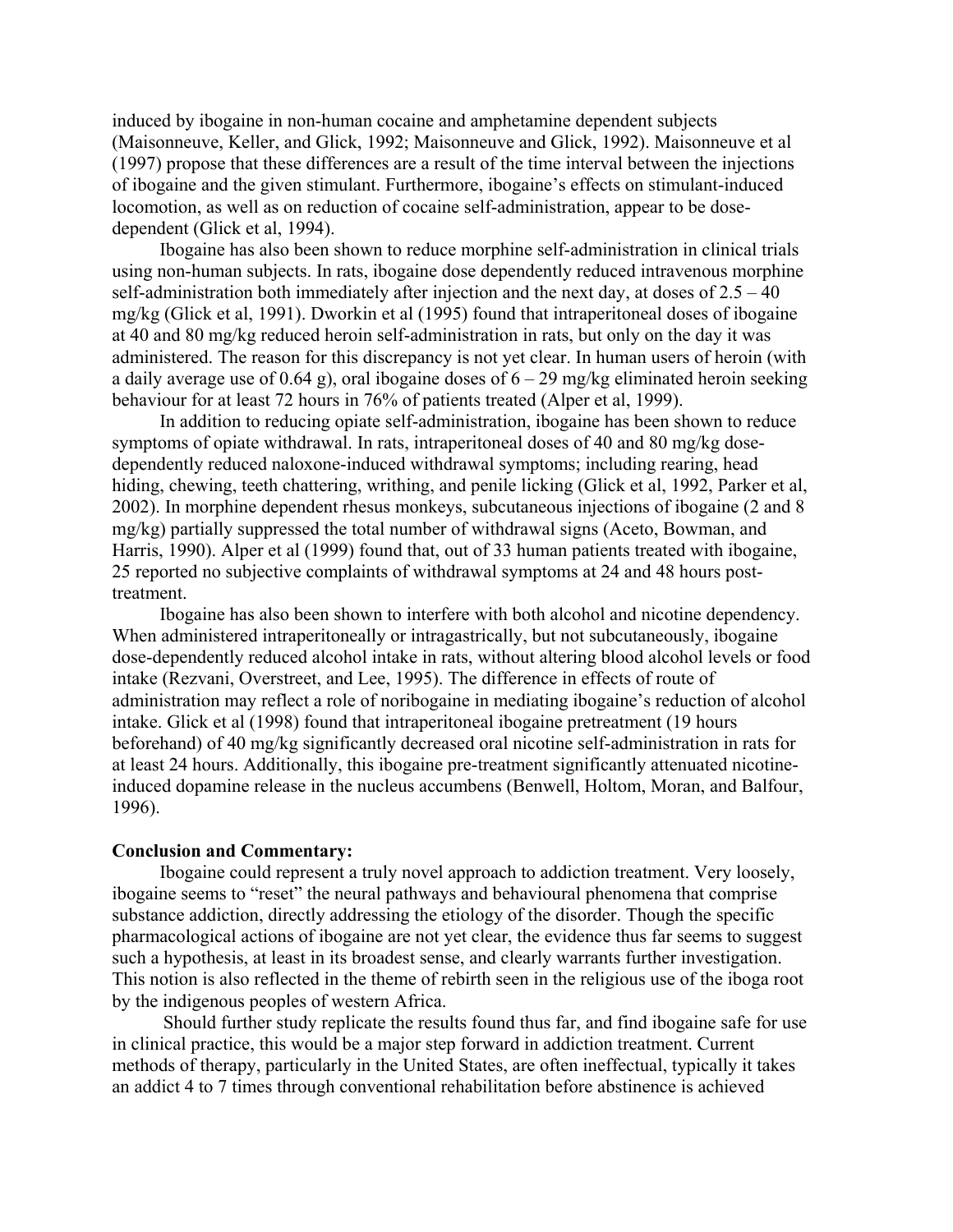(Anderson, 1996; Finney, Moos, and Timko, 1999). Ibogaine therapy represents a possibility to significantly reduce the length of time needed to break the addictive cycle

In addition to the amount of effort and time needed, current rehabilitation programs are often degrading to the individual, perpetuating the stigma that addicts are somehow "bad people" (Luciano, 1998). As one patient stated, "ibogaine is a much more humane and dignified approach to detox [sic]" (Judd, 1994). Ibogaine treatment involves a more intimate relationship between the patient and the clinician (or, more appropriately, the team of clinicians), involving a greater level of trust and compassion than is generally seen in typical addiction counselling (Lotsof, 1994). Judd (1994) observed that ibogaine has significant advantages over traditional treatment methods with respect to what she considers the three major obstacles in addiction treatment; fear of detoxification, lack of insight, and the inability of addicts to control their urges to use drugs. The potential benefits of this compound necessitate a greater amount of clinical research. Should further studies suggest that the risks of ibogaine are too great for general use, research on the compound's effects may nevertheless elucidate unknown aspects of the psychophysiological basis of substance addiction.

While it is fortuitous that serious scientific inquiry into ibogaine's potential has begun, it is unfortunate that it took such a length of time from the initial discovery of its therapeutic properties. It is unfortunate that politics continue to impede the progress of science. There is a great need for a return of objectivity to science, as far too often today biases and selfserving interests are the driving forces behind scientific exploration.

## **References:**

Aceto, M., Bowman, E., and Harris, L. (1990). Dependence studies of new compounds in the rhesus monkey, rat, and mouse. National Institute on Drug Addiction Research Monographs, Vol. 95, 578 – 631.

Ali S., Newport G., Slikker W. Jr., Rothman R., Baumann M. (1996). Neuroendocrine and neurochemical effects of acute ibogaine administration: a time course evaluation. Brain Research, Vol. 737, 215 – 220.

Alper, K., Beal, D., and Kaplan, C. (2001). A contemporary history of ibogaine in the United States and Europe. The Alkaloids, Vol. 56, 249 – 281.

Alper, K., Lotsof, H., Frenken G., Luciano, D., and Bastiaans, J. (1999). Treatment of acute opioid withdrawal with ibogaine. The American Journal on Addictions, Vol. 8, pp 234  $-242.$ 

Anderson, C. (1998). Ibogaine therapy in chemical dependency and posttraumatic stress disorder: a hypothesis involving the fractal nature of fetal REM sleep and interhemispheric reintegration. Multidisciplinary Association for Psychedelic Studies Bulletin, Vol. 8.

Angrist, B. (1983). Psychosis induced by central nervous system stimulants and related drugs. Stimulants: Neurochemical, Behavioral, and Clinical Perspectives, Raven Press, New York,  $1 - 30$ .

Barber, W. and O'Brien, C. (1999) Pharmacotherapies. Addictions: A Comprehensive Guidebook, McCrady and Epstein, Ed., Oxford University Press, Oxford. Benwell, M., Holtom, P., Moran, R., and Balfour, D. (1996). Neurochemical and

behavioural interactions between ibogaine and nicotine in the rat. British Journal of Pharmacology, Vol. 117, 743 – 749.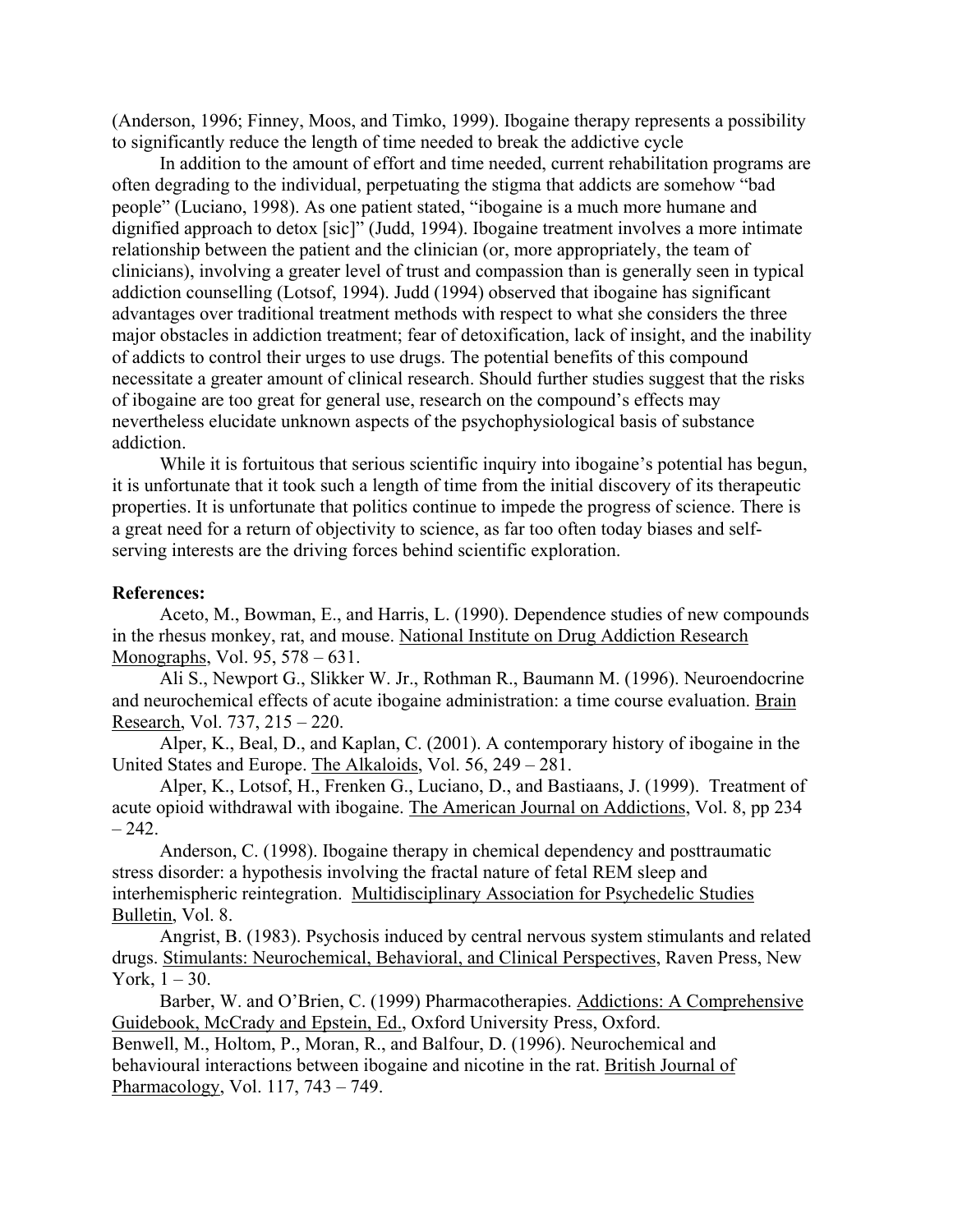Berrige, K. and Robinson, T. (1998). What is the role of dopamine in reward: hedonic impact, reward learning, or incentive salience? Brain Research Review, Vol. 28, 309 – 369.

Bertol, E., Mari, F., and Froldi, R., (1976). Detection of ibogaine in organic liquids. Journal of Chromatography, Vol. 117, 239 – 241.

Bhargava, H., Cao, Y., and Zhao, G. (1997). Effects of ibogaine and noribogaine on the antinociceptive action of mu, delta, and kappa opioid receptor agonists in mice. Brain Research, Vol. 752, 234 – 238.

Blackburn, J. and Szumlinski, K. (1997). Ibogaine effects on sweet preference and amphetamine induced locomotion: implications for drug addiction. Behavioural Brain Research, Vol. 89, 99 – 106.

Broderick, P., Phelan, F., and Berger, S. (1992). Ibogaine alters cocaine-induced biogenic amine and psychostimulant dysfunction but not  $\binom{3}{1}$  GBR-12935 binding to the dopamine transport protein. NIDA Research Monograph Series, Vol. 119, 285.

Broderick, P., Phelan, F., Eng F., Wechsler R. (1994). Ibogaine modulates cocaine responses which are altered due to environmental habituation: in vivo microvoltammetric and behavioral studies. Pharmacology, Biochemistry, and Behavior, Vol. 49, 711 – 728.

Bowen, W., Vilner, B., Bandarage, U., and Keuhne, M. (1996). Ibogaine and ibogamine modulate intracellular calcium levels via interaction with sigma-2 receptors. Society of Neuroscience Abstracts, Vol. 22, 2006.

Bowen, W., Vilner, B., Williams, W., Bertha, C., Kuehne, M., and Jacobson, A. (1995). Ibogaine and its congeners are  $\sigma_2$  receptor-selective ligands with moderate affinity. European Journal of Pharmacology, Vol. 279, R1 – R3.

Cappendijk, S., and Dzoljic, R. (1994) Inhibitory effects of ibogaine on cocaine selfadministration in rats. European Journal of Pharmacology, Vol. 241, 261 – 265.

Cartoni, G., and Giarusso, A. (1972). Gas chromatographic determination of ibogaine in biological fluids. Journal of Chromatography, Vol. 71, 154 – 158.

Childress, A., Mozley, P., McEglin, W., Fitzgerald, J., Reivich, M., and O'Brien, C. (1999). Limbic activation during cue-induced cocaine craving. American Journal of Psychiatry, Vol. 156, 11 – 18.

Codd, E. (1995). High affinity ibogaine binding to a mu opioid agonist site. Life Sciences, Vol. 57, 315 – 320.

Cooper, D. (1988). Future synthetic drugs of abuse. Drug Enforcement Agency, McLean, V.A. Available HTTP: http://www.designer-drugs.com/synth/index.html Da Costa L, Sulklaper I, and Naquet R. (1980). Modification of awake-sleep equilibrium by tabernanthine and some of its derivatives in the cat. Review of Electroencephalography and Clinical Neurophysiology, Vol. 10, 105 – 112.

De Rienzo, P., Beal, D., and Members of the Project. (1997). The Ibogaine Story: Report on the Staten Island Project, Autonomedia, New York, NY.

Deecher, D., Teitler, M., Soderlund, D., Bornman, W., Kuehne, M., and Glick, S. (1992). Mechanisms of action of ibogaine and harmaline congeners based on radioligand binding studies. Brain Research, Vol. 571, pp 242 – 247.

Dhahir, H. (1971). A comparative study on the toxicity of ibogaine and serotonin. Thesis, PhD. In Toxicology, Indiana University.

Di Chiara, G. and Imperato, A. (1988). Drugs abused by humans preferentially increase synaptic dopamine concentrations in the mesolimbic systems of freely moving rats. Proceeding of the National Academy of Sciences, Vol. 85, 5274 – 5278.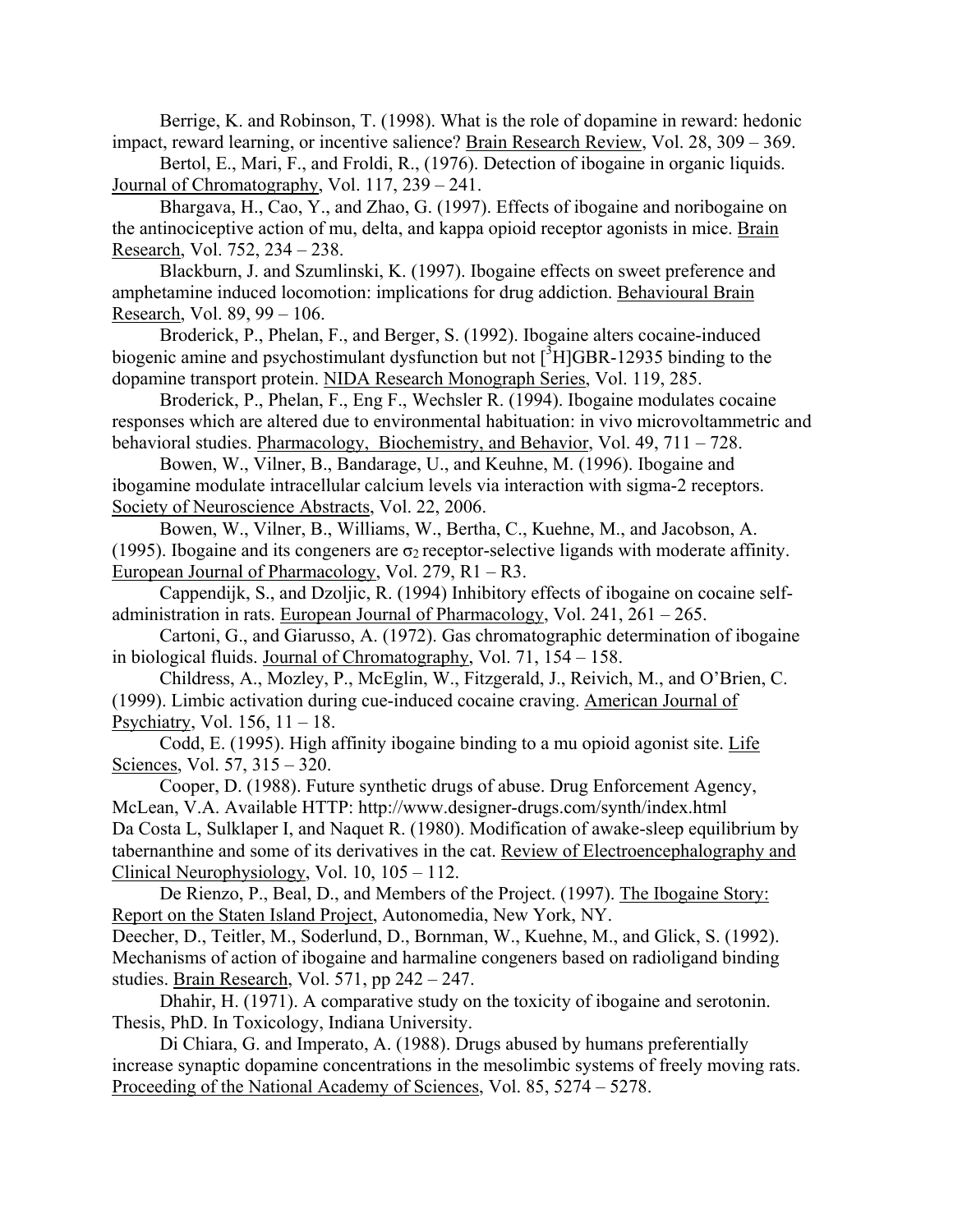Dworkin, S., Gleeson, S., Meloni, D., Koves, T., and Martin, T., (1995). Effects of ibogaine on responding maintained by food, cocaine, and heroin reinforcement in rats. Psychopharmacology, 117, 257 – 261.

Eichelbaum, M. and Gross, A. (1990). The genetic polymorphism of debrisoquine/sparteine metabolism: clinical aspects. Pharmacological Therapeutics, Vol. 46,  $377 - 394.$ 

Ellinwood, E. (1968). Amphetamine psychosis: theoretical implications. Journal of Neurochemistry, Vol. 4, 45 – 54.

Fernandez, J. (1982). Bwiti: an Ethnography of the Religious Imagination in Africa. Princeton University Press, Princeton, NJ.

Fibiger, H and Phillips, A. (1986). Reward, motivation, and cognition: Psychobiology of mesotelencephalic dopamine systems. Handbook of Physiology: the Nervous System, Vol.  $4,647-675.$ 

File, S. and Fernandes, C. (1994). Dizocipline prevents the development of tolerance to the sedative effects of diazepam in rats. Pharmacology, Biochemistry, and Behaviour, Vol. 47, 823 – 826.

Finney, J., Moos, R., and Timko, C. (1999). The course of treated and untreated substance use disorders: remission, resolution, relapse, and mortality. Addictions: A Comprehensive Guidebook, McCrady and Epstein, Ed., Oxford University Press, Oxford.

Frenken, Geerte. (1998). An ibogaine treatment protocol. Lindesmith Presentation, Lindesmith Center, New York, N.Y.

Fromm, M., Kroemer, H., and Eichelbaum, M. (1997). Impact of P450 genetic polymorphism on the first-pass extraction of cardiovascular and neuroactive drugs. Advanced Drug Development Research, Vol. 27, 171 – 199.

Glick, S., Kuehne, M., Maisonneuve, I., Bandarage, U., and Molinari, H. (1996). 18 methoxycoronaridine, a non-toxic iboga alkaloid congener: effects on morphine and cocaine self-administration and on mesolimbic dopamine release in rats. Brain Research, Vol. 719,  $29 - 35$ .

Glick, S., Kuehne, M., Raucci, J., Wilson, T., Larson, D., Keller, R., and Carlson, J. (1994). Effects of iboga alkaloids on morphine and cocaine self-administration in rats – relationship to tremorigenic effects and to effects on dopamine release in nucleus accumbens and striatum. Brain Research, Vol. 657, 14 – 22.

Glick, S. and Maisonneuve, I. (1998). Mechanisms of anti-addictive actions of ibogaine. Annals of the N.Y. Academy of Science, Vol. 844, 214 – 226.

Glick, S., Maisonneuve, I., Visker, K., Fritz, K., Bandarage, U., and Kuehne, M. (1998). 18-methoxycoronaradine attenuates nicotine-induced dopamine release and nicotine preference in rats. Psychopharmacology, Vol. 139, 274 – 280.

Glick, S., Maisonneuve, I., Hough, L., Keuhne, M., and Bandarage, U. (1999). 18- Methoxycoronaridine: A novel iboga alkaloid congener having potential anti-addictive efficacy. Central Nervous System Drug Review, Vol. 5, 27 – 42.

Glick, S., Maisonneuve, I., and Szumlinski, K. (2000). Mechanisms of action of ibogaine: relevance to putative therapeutic effects and development of a safer iboga alkaloid congener. Ibogaine: Proceedings of an Interdisciplinary Conference, Academic Press, New York.

Glick, S., Maisonneuve, I., and Szumlinski, K. (2000). 18-Methoxycoronaridine (18-MC) and ibogaine: comparison of antiaddictive efficacy, toxicity, and mechanisms of action. Annals of the New York Academy of Science, Vol. 914, 369 – 386.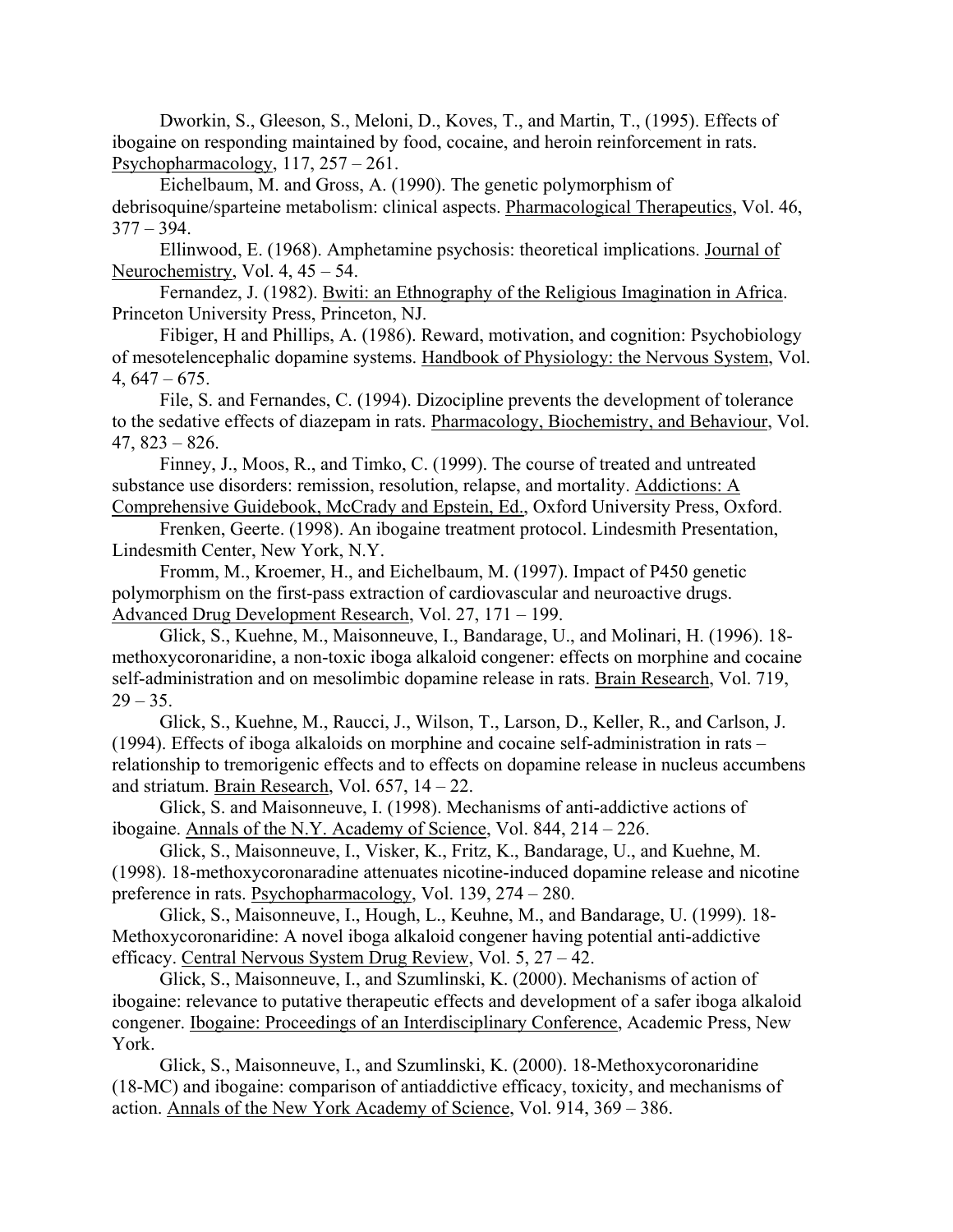Glick, S., Rossman, K., Steindorf, S., Maisonneuve, I., and Carlson, J. (1991). Effects and aftereffects of ibogaine on morphine self-administration in rats. European Journal of Pharmacology, Vol. 195, 341 – 345.

Glick, S., Rossman, K., Rao, N., Maisonneuve, I., and Carlson, J. (1992). Effects of ibogaine on acute signs of morphine withdrawal in rats: independence from tremor. Neuropharmacology, Vol. 31, 497 – 500.

Gonzalez, F. and Meyer, U. (1991). Molecular genetics of the debrisoquine-sparteine polymorphism. Pharmacological Therapeutics, Vol. 50, 233 –238.

Goutarel, R., Gollnhofer, O., and Sillans, R. (1993). Pharmacodynamie et applications therapeutiques de l'iboga et de l'ibogaine [Pharmacodynamics and therapeutic actions of iboga and ibogaine]. Psychedelic Monographs and Essays, Vol. 6, 71 – 111.

Grant, S., London, E., Newlin, D., Willemange, V., Liu, X., Contreggi, C., Phillips, R., Kimes, A., and Margolin, A. (1996). Activation of memory circuits during cue-elicited cocaine craving. Proceedings of the National Academy of Science, USA, Vol. 93, 12040 – 12045.

Grof, S. (2001). LSD Psychotherapy: Third Edition, Multidisciplinary Association for Psychedelic Studies, Sarasota, FL.

Hajo-Tello, N., Dupont, C., Wepierre, J., Cohen, Y., Miller, R., and Godfraind, T. (1985). Effects of tabernanthine on calcium and catecholamine stimulated contractions of isolated vascular and cardiac muscle. Archives of International Pharmacodynamic Therapeutics, Vol.  $276$ ,  $35 - 43$ .

Helsley, S., Filipink, R., Bown, W., Rabin, R., Winter, J. (1998). The effects of sigma, PCP, and opiate receptor ligands in rats trained with ibogaine as a discriminative stimulus. Pharmacology, Biochemistry, and Behaviour, Vol. 59, 495 – 503.

Helsley S., Fiorella D., Rabin R., and Winter J. (1998). Behavioral and biochemical evidence for a nonessential 5-HT2A component of the ibogaine-induced discriminative stimulus. Pharmacology, Biochemistry, and Behavior, Vol. 59, 419 – 425.

Helsley, S., Rabin, R., and Winter, J. (2001). Drug discrimination studies with ibogaine. The Alkaloids, Vol. 56, 63 – 77.

Hough, L., Pearl, S., and Glick, S. (1996). Tissue distribution of ibogaine after intraperitoneal and subcutaneous administration. Life Sciences, Vol. 58, 119 – 122.

Hunter, D., Ed. (1999). The Ibogaine Dossier. Available HTTP: www.ibogaine.org Judd, B. (1994). Ibogaine, Psychotherapy, and the Treatment of Substance-Related Disorders. 8<sup>th</sup> International Conference on Drug Related Harm, Washington, D.C.

Khana, J., Kalant, H., Shah, G., and Chau, A. (1993). Effect of D-cycloserine on rapid tolerance to ethanol. Pharmacology, Biochemistry, and Behavior, Vol. 45, 983 – 986.

Layer, R., Skolnick, P., Bertha, C., Bandarage, U., Keuhne, M., and Popik, P. (1996). Structurally modified analogs exhibit differing affinities for NDMA receptors. European Journal of Pharmacology, Vol. 309, 159 – 165.

Leal, M., de Souza, D., and Elisabetsky, E. (2000). Long-lasting ibogaine protection against NDMA-induced convulsions in mice. Neurochemical Research, Vol. 25, 1083 – 1087.

Liguori, A., Hughes, J., Goldberg, K., and Callas, P. (1997). Subjective effects of oral caffeine in formerly cocaine dependent humans. Drug and Alcohol Dependency, Vol. 49, 17  $-24.$ 

Lotsof, H. (1990). The Max Cantor interviews. The Truth Seeker, Vol. 117,  $23 - 26$ .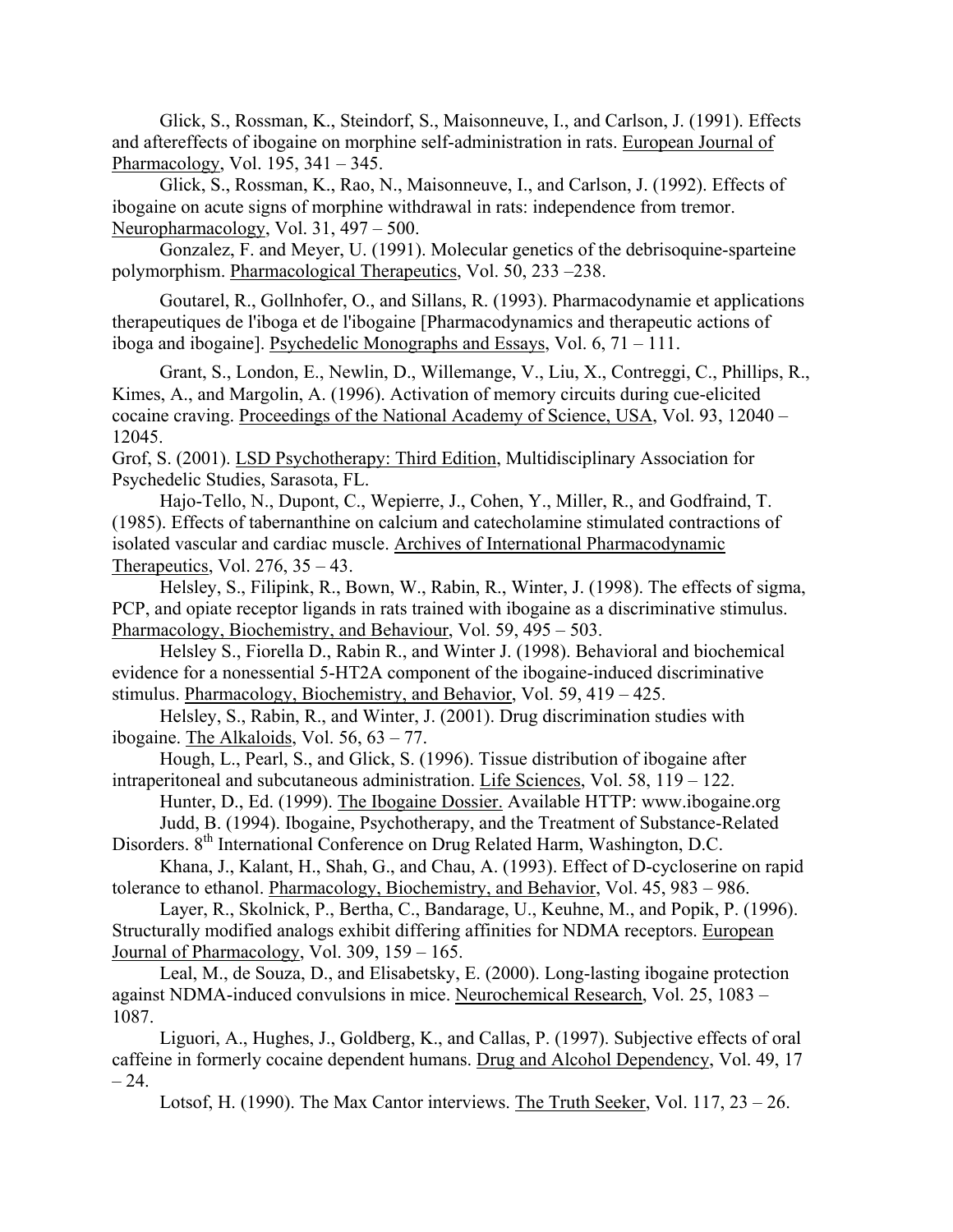Lotsof, H. (1994). Ibogaine in the treatment of chemical dependence disorders: clinical perspectives (A preliminary review). NDA International, New York, NY.

Lotsof, H., Wachtel, B., Naeher, K., Mariano, B., Resinovic, M., Sandberg, N., Taub, E., and Waizmann, S. (2002). Manual for Ibogaine Therapy: Screening, Saftey, Monitoring, and Aftercare, NDA International, Inc., New York.

Luciano, D. (1998). Observations on treatment with ibogaine. American Journal on Addictions, Vol. 7, 89 – 90.

Mach, R., Smith, C., and Childers, S. (1995). Ibogaine possesses a selective affinity for  $\sigma_2$  receptors. Life Sciences, Vol. 57, PL57 – PL62.

Mah, S., Tang, Y., Liauw, P., Nagel, J., and Schneider, A. (1998). Ibogaine acts at the nicotinic acetylcholine receptor to inhibit catecholamine release. Brain Research, Vol. 797,  $173 - 180$ .

Mash, D., Kovera, C., Pablo, J., Tyndale, R., Ervin, F., Williams, I., Singleton, E., and Mayor, M. (2000). Ibogaine: complex pharmakinetics, concerns for safety, and preliminary efficacy measures. Neurobiological Mechanisms of Drugs of Abuse, Vol. 914, pp 394 – 401.

Maisonneuve I., Keller R. Jr., and Glick S. (1991). Interactions between ibogaine, a potential anti-addictive agent, and morphine: an in vivo microdialysis study. European Journal of Pharmacology, Vol. 199, 35 – 42.

Maisonneuve I., Keller R. Jr., and Glick S. (1992). Interactions of ibogaine and damphetamine: in vivo microdialysis and motor behavior in rats. Brain Research, Vol. 579, 87  $-92.$ 

Maisonneuve I., Rossman K., Keller R. Jr., and Glick S. (1992). Acute and prolonged effects of ibogaine on brain dopamine metabolism and morphine-induced locomotor activity in rats. Brain Research, Vol. 575, 69 – 73.

Maisonneuve, I., Visker, K., Mann, G., Bandarage, U., Kuehne, M., and Glick, S. (1997). Time-dependent interactions between iboga agents and cocaine. European Journal of Pharmacology, Vol. 336, 12-126

Molinari, H., Maisonneuve, I., and Glick, S. (1996). Ibogaine neurotoxicity: a reevaluation. Brain Research, Vol. 737, 255 – 262.

Naranjo, C. (1967). Psychotropic properties of the harmala alkaloids. Ethnopharmacologic Search for Psychoactive Drugs, U.S. Public Health Service Publication 1654, Washington, D.C.

 Naranjo, C. The Healing Journey. Pantheon Books, New York, 1974. O'Hearn, E. and Molliver, M. (1997). The olivocerebellar projection mediates ibogaineinduced degeneration of Purkinje cells: a model of indirect, trans-synaptic excitotoxicity. Journal of Neuroscience, Vol. 17, 8828 – 8841.

Obach, R., Pablo, J., and Mash, D. (1998). Cytochrome P4502d6 catalyzes the odemethylation of the psychoactive alkaloid ibogaine to 12-hydroxyibogamine. Drug Metabolism and Disposition, Vol. 26, 764 – 768.

Pablo, J. and Mash D. (1998). Noribogaine stimulates naloxone-sensitive [35S]GTPgammaS binding. Neuroreport, Vol. 9, 109 – 114.

Parker, L., Burton, P., McDonald, R., Kim, J., and Siegel, S. (2002). Ibogaine interferes with motivational and somatic effects of naloxone-precipitated withdrawal from acutely administered morphine. Progress in Neuro-Psychopharmacology and Biological Psychiatry, Vol. 26, 293 – 297.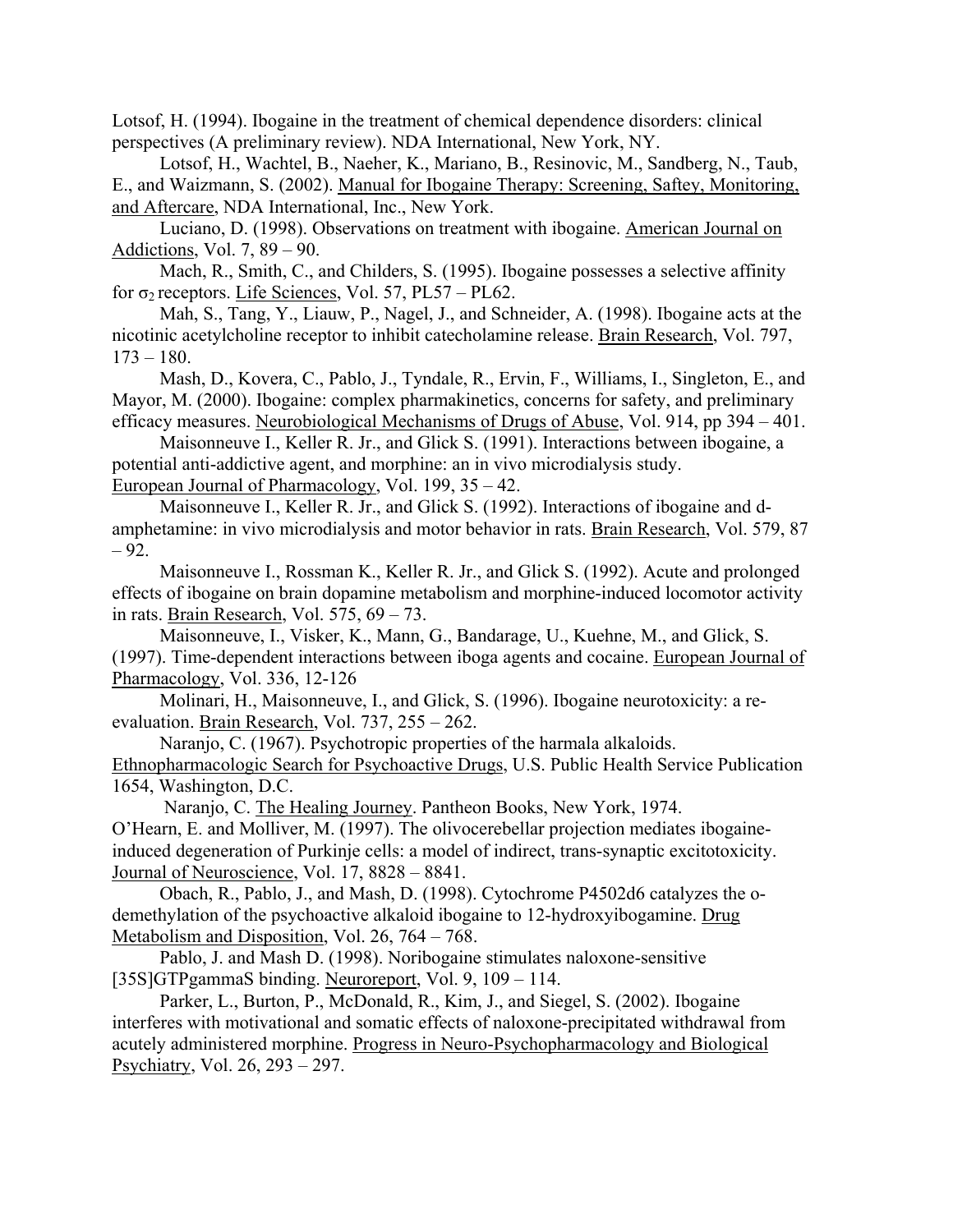Pearl, S., Hough, L., Boyd, D., and Glick, S. (1997). Sex differences in ibogaine antagonism of morphine-induced locomotor activity and in ibogaine brain levels and metabolism. Pharmacology, Biochemistry, and Behavior, Vol. 59, 809 – 815. Popik, P. and Glick, S. (1996). Ibogaine, a putatively anti-addictive alkaloid. Drugs of the Future, Vol. 21, pp 1109 – 1115.

Popik, P., Layer, R., and Skolnick, P. (1994). The putative anti-addictive drug ibogaine is a competitive inhibitor of [3H]MK-801 binding to the NMDA receptor complex. Psychopharmacology, Vol. 114, 672 – 674.

Popik, P., Layer, R., Fossom, L., Benvensite, M., Getter-Douglas, B., Witkin, J., and Skolnick, P. (1995). NMDA antagonist properties of the putative anti-addictive drug, ibogaine. Journal of Pharmacological Experimental Therapeutics, Vol. 275, 753 – 760.

Popik, P. and Skolnick, P. (1996). The NDMA antagonist memantine blocks the expression and maintenance of morphine dependence. Pharmacology, Biochemistry, and Behavior, Vol. 53, 791 – 797.

Popik, P. and Skolnick, P. (1999). Pharmacology of ibogaine and ibogaine-related alkaloids. The Alkaloids, Vol. 52, 197 – 231.

Repke, D., Artis, D., Nelson, J., and Wong, E. (1994). Abbreviated Ibogaine Congeners. Synthesis and Reactions of Tropan-3-yl-and-3indoles. Investigation of an Unusual Isomerization of 2-substituted Indoles Using Computational and Spectroscopic Techniques. Journal of Organic Chemistry, Vol. 59, pp 2164 – 2171

Rezvani, A., Overstreet, D., and Lee, Y. (1995). Attenuation of alcohol intake by ibogaine in three strains of alcohol preferring rats. Pharmacology, Biochemistry, and Behaviour, Vol. 52, 615 – 620.

Rezvani, A., Overstreet, D., Yang, Y., Maisonneuve, I., Bandarage, U., Kuehne, M., and Glick, S. (1997). Attenuation of alcohol consumption by a novel non-toxic ibogaine analog (18methoxycoronaridine) in alcohol preferring rats. Pharmacology, Biochemistry, and Behavior, Vol. 58, 615 – 619.

Robinson, T., and Berridge, K. (1993). The neural basis of drug craving: an incentive sensitization theory of addiction. Brain Research Review, Vol. 18, 247 – 291.

Sanchez-Ramos, J. and Mash, D. (1994). Ibogaine research update: phase I human study. Multidisciplinary Association for Psychedelic Studies Bulletin, Vol. 4, 11.

Scallet, A., Ye, X., and Ali, S. (1996). NOS and FOS in rat and mouse brain regions: possible relation to ibogaine-induced Purkinje cell loss. Annals of the New York Academy of Science, Vol. 801, 227 – 238.

Schechter, M. and Gordon, T. (1993). Comparison of the behavioral effects of ibogaine from three sources: mediation of discriminative activity. European Journal of Pharmacology, Vol. 249, 79 – 84.

Sheppard, S. (1994). A preliminary investigation of ibogaine: case reports and recommendations for further study. Journal of Substance Abuse Treatment, Vol. 11, 379

Sershen, J., Hashim, A., Harsing, L., and Lajtha, A. (1992). Ibogaine antagonizes cocaine-induced locomotor stimulation in mice. Life Sciences, Vol. 50, 1079 – 1086.

Sershen, H., Hashim, A., and Lajtha, A. (1994). Effect of ibogaine on serotonergic and dopaminergic interactions in striatum from mice and rats. Neurochemistry Research, Vol. 19,  $1463 - 1466$ .

Sershen H., Hashim A, Lajtha A. (1995). The effect of ibogaine on kappa-opioid- and 5-HT3-induced changes in stimulation-evoked dopamine release in vitro from striatum of C57BL/6By mice. Brain Research Bulletin, Vol. 36 587 – 591.